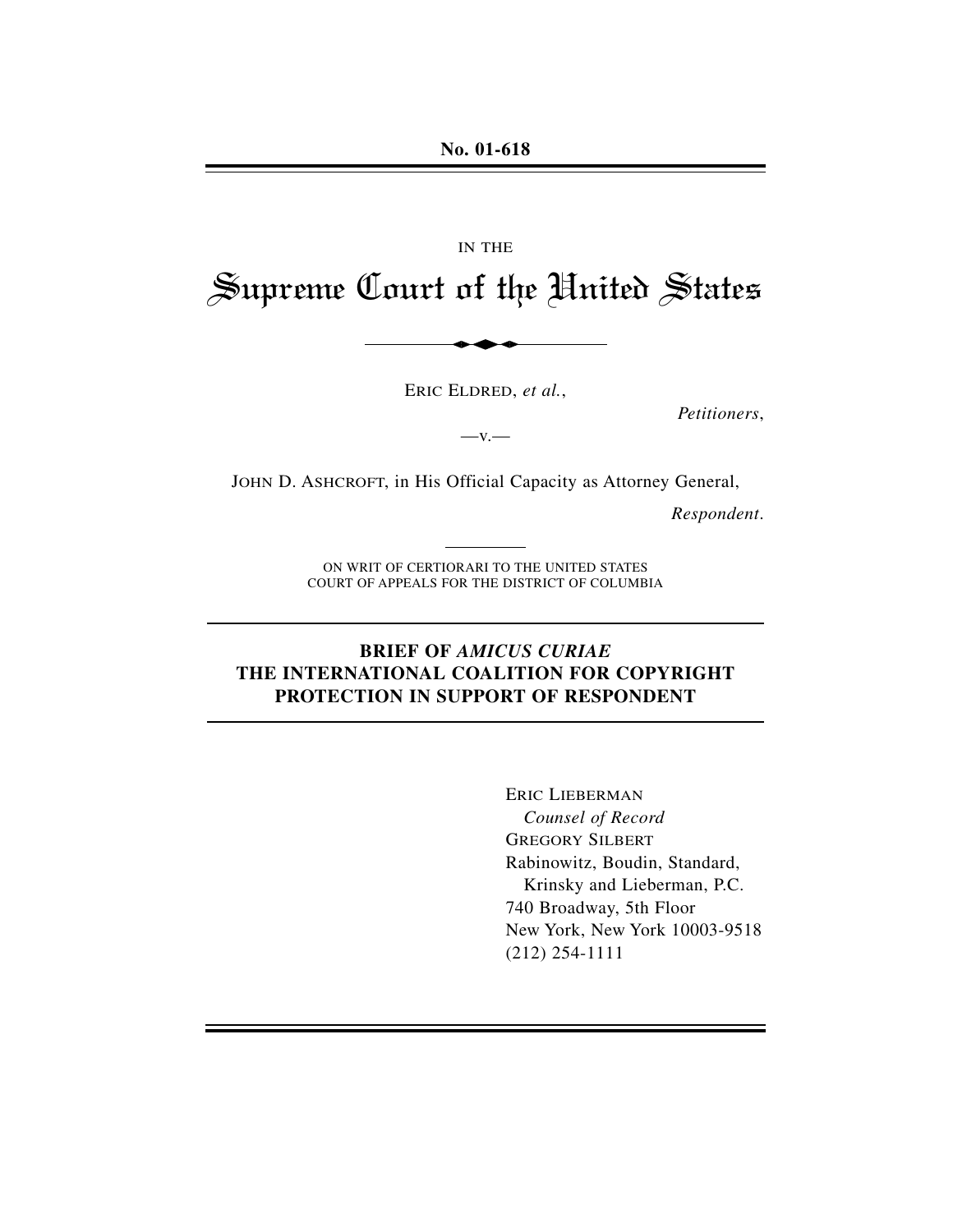# **TABLE OF CONTENTS**

|    |             |                                                                                                                                                                | PAGE           |
|----|-------------|----------------------------------------------------------------------------------------------------------------------------------------------------------------|----------------|
|    |             | STATEMENT OF INTEREST                                                                                                                                          | $\mathbf{1}$   |
|    |             | SUMMARY OF ARGUMENT                                                                                                                                            | $\overline{2}$ |
|    |             |                                                                                                                                                                | 3              |
| I. |             | THE CTEA IS A VALID EXERCISE<br>OF CONGRESS' POWER TO<br>REGULATE COMMERCE WITH<br>FOREIGN NATIONS                                                             | 3              |
|    | A.          | The Foreign Commerce Purpose<br>and Effect of the CTEA                                                                                                         | 5              |
|    | <b>B</b> .  | The CTEA Reaches No Further<br>Than Is Necessary to Achieve<br>Congress' Foreign Commerce<br>Objectives                                                        | 10             |
|    | $C_{\cdot}$ | In Appropriate Circumstances the<br>Foreign Commerce Clause May<br><b>Support Legislation That Exceeds</b><br>the Limitations of Another Grant<br>of Authority | 11             |
|    | D.          | When Exercising Its Power Over<br>Foreign Affairs, Congress May<br>Enact Legislation That Would Be<br>Impermissible in a Purely<br>Domestic Context            | 15             |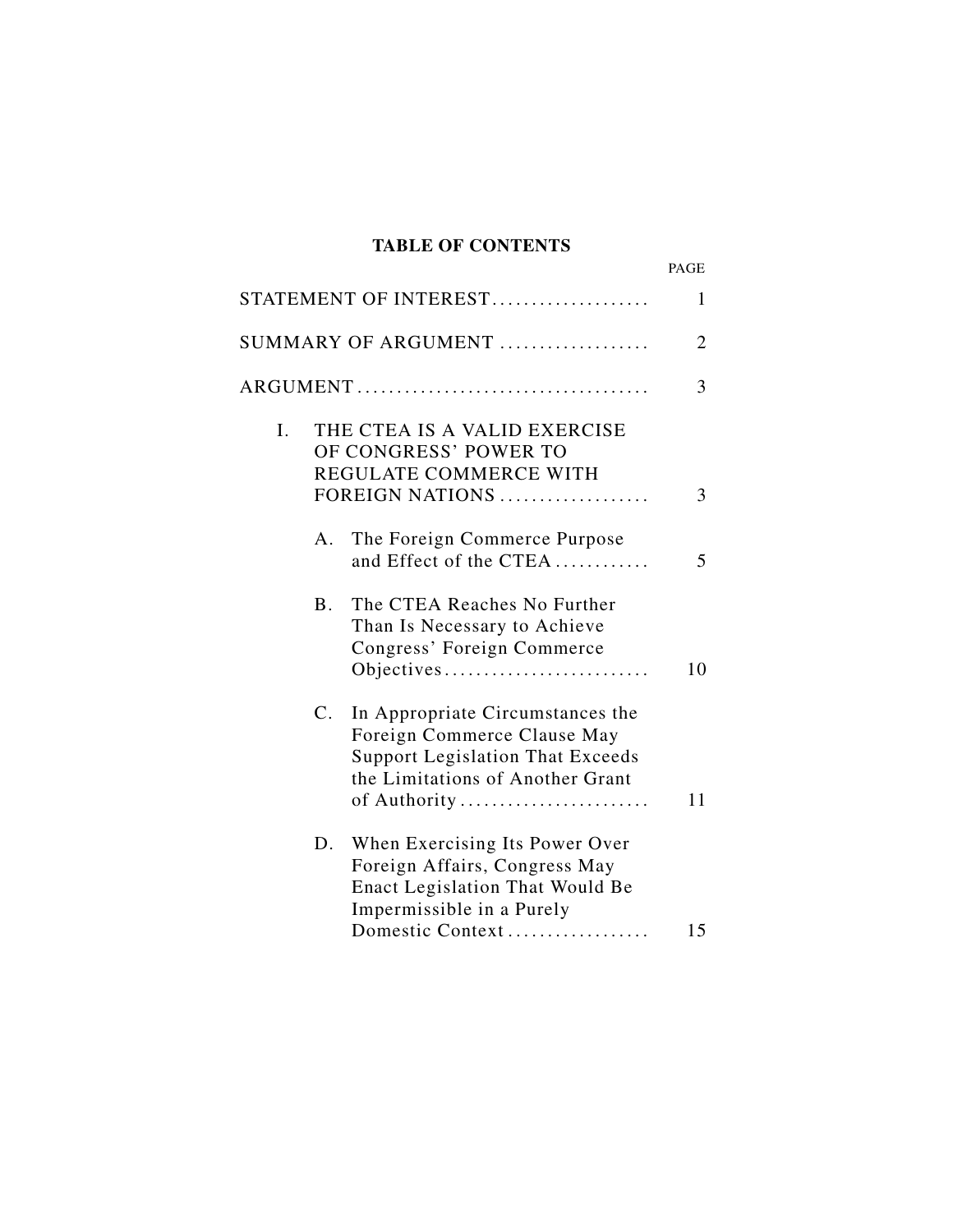|    |           |                                                                                                                                                                                                                                                          | PAGE |
|----|-----------|----------------------------------------------------------------------------------------------------------------------------------------------------------------------------------------------------------------------------------------------------------|------|
|    | E.        | Upholding the CTEA Under the<br>Foreign Commerce Clause Would<br>Not Eradicate From the Constitution<br>Any Limitation on Congressional<br>Power                                                                                                         | 16   |
| Н. |           | THE COURT CAN AND SHOULD<br>DECIDE WHETHER THE CTEA IS<br><b>AUTHORIZED BY THE FOREIGN</b><br><b>COMMERCE CLAUSE EVEN THOUGH</b><br>THE QUESTION WAS NOT<br>CONSIDERED BY THE CIRCUIT<br>COURT OR EXPRESSLY PRESENTED<br>IN THE PETITION FOR             |      |
|    |           | CERTIORARI                                                                                                                                                                                                                                               | 19   |
|    |           | III. THE CTEA IS CONSISTENT WITH<br>THE FIRST AMENDMENT                                                                                                                                                                                                  | 22   |
|    | A.        | The Court of Appeals Correctly<br>Concluded That Heightened First<br>Amendment Scrutiny Is Not<br>Applicable to a Statute Establishing<br>Copyright Protection, and That the<br><b>CTEA Does Not Unconstitutionally</b><br>Abridge Freedom of Expression | 22   |
|    | <b>B.</b> | The CTEA Satisfies the O'Brien<br>$Test$                                                                                                                                                                                                                 | 25   |
|    |           | The CTEA Serves Substantial<br>1.<br>Governmental Interests                                                                                                                                                                                              | 26   |

ii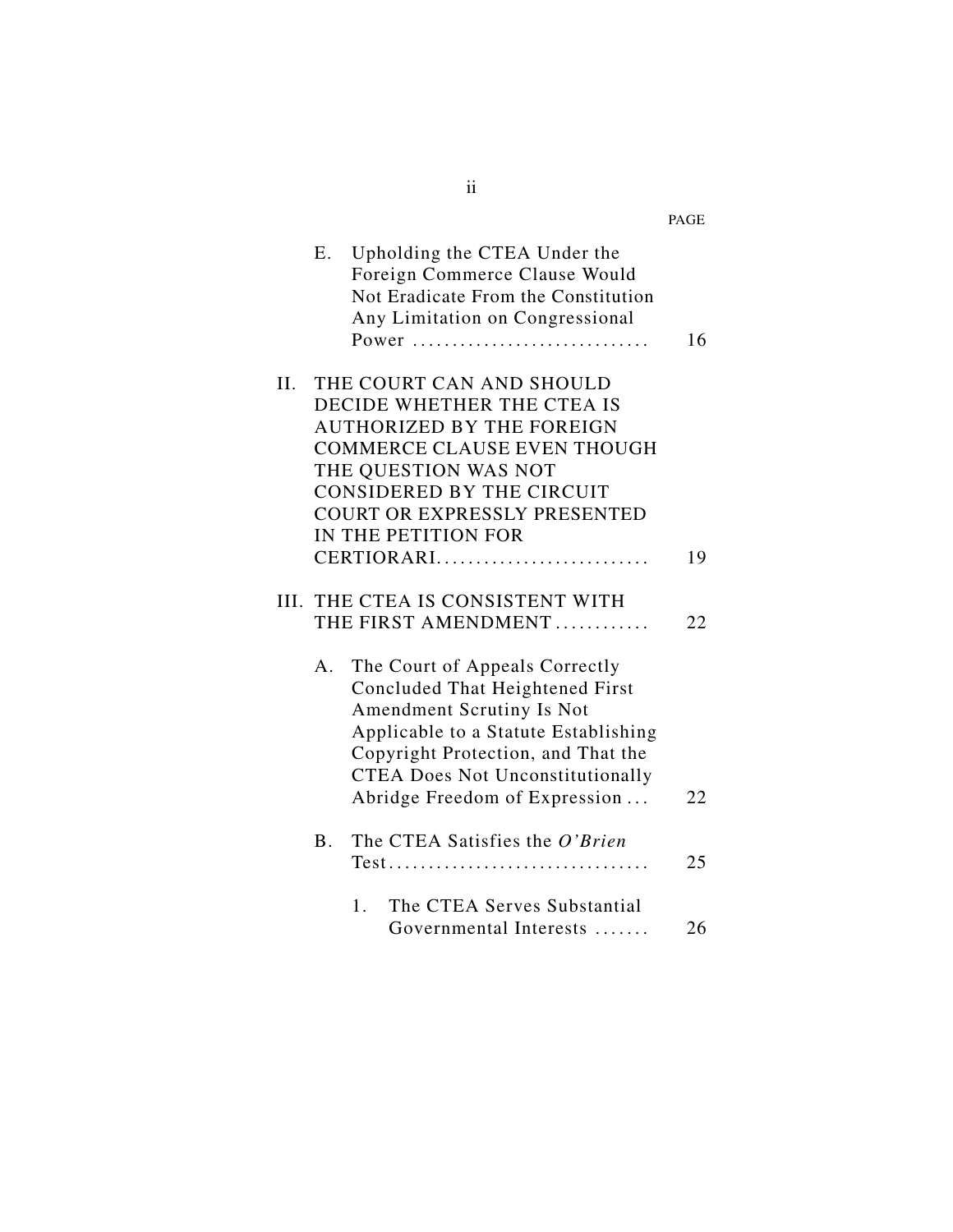| 2. | Any Restriction on First<br>Amendment Freedoms Imposed<br>by the CTEA Is No Greater<br>than Is Essential to Achieve<br>the Government's Legitimate<br>Purposes | 30 |
|----|----------------------------------------------------------------------------------------------------------------------------------------------------------------|----|
|    |                                                                                                                                                                |    |

iii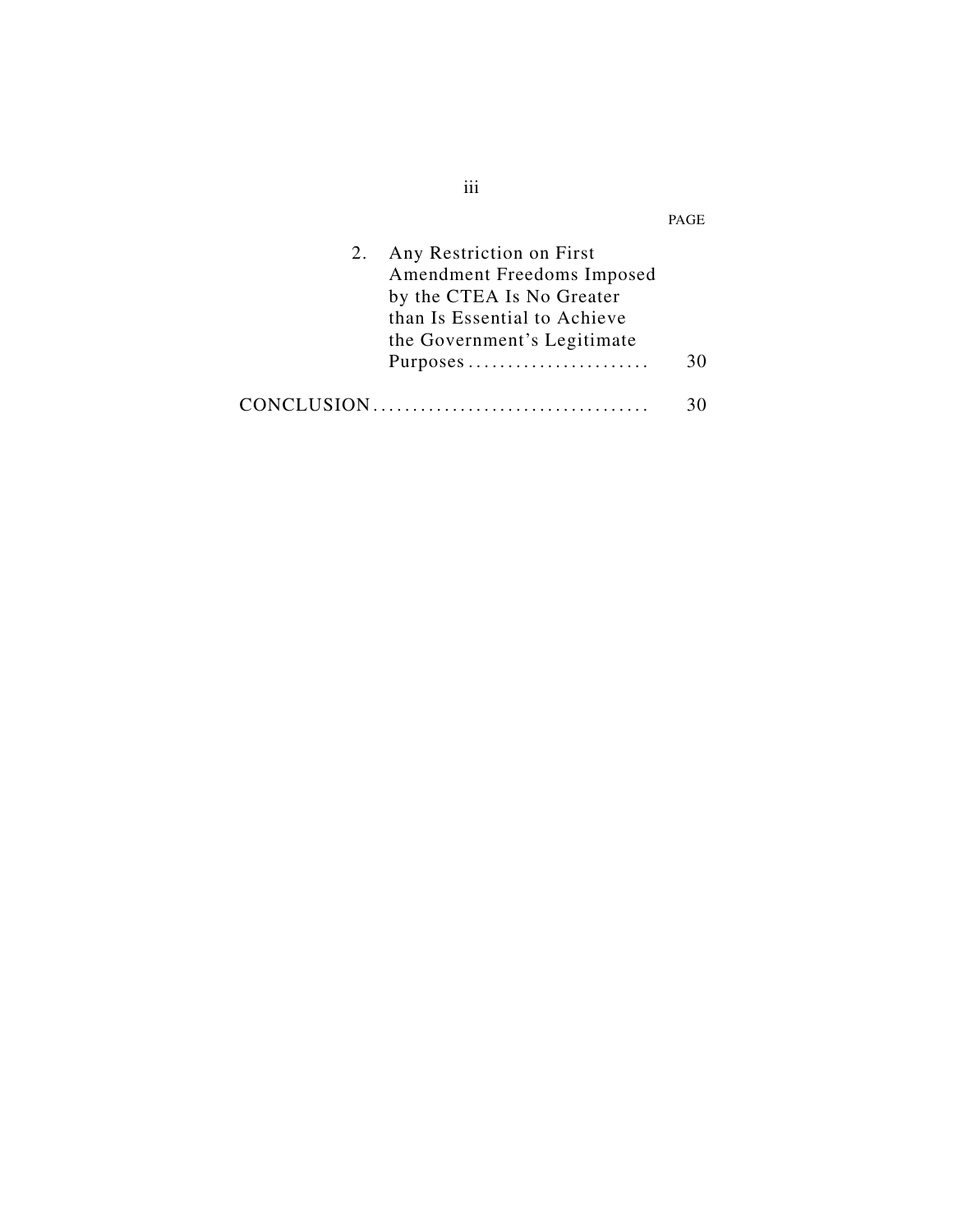# **TABLE OF AUTHORITIES**

| <b>Cases:</b><br>PAGE                                                             |
|-----------------------------------------------------------------------------------|
| <i>Arcadia v. Ohio Power Co., 498 U.S. 73 (1990)</i><br>20                        |
| Barclays Bank PLC v. Franchise Tax Board<br>of Calif., 512 U.S. 298 (1994)<br>16  |
| Blonder-Tongue Laboratories, Inc. v.<br>University of Illinois Foundation,<br>20  |
| <b>Board of Trustees of University</b><br>of Illinois v. U.S., 289 U.S. 48        |
| California Bankers Associate v. Shultz,<br>8                                      |
| Campbell v. Acuff-Rose Music, Inc.,<br>25                                         |
| Crosby v. National Foreign Trade Council,<br>15                                   |
| Cuyler v. Sullivan, 446 U.S. 335 (1980)<br>20                                     |
| <i>EEOC v. Wyoming</i> , 460 U.S. 226 (1983) 5, 15,<br>18                         |
| <i>Erie R. Co. v. Tompkins</i> , 304 U.S. 64 (1938)<br>20                         |
| Graham v. John Deere Co., 383 U.S. 1 (1966)<br>29                                 |
| Harper & Row Publishers, Inc. v. Nation<br>Enterprises, 471 U.S. 539 (1985)22, 25 |
| Heart of Atlanta Motel, Inc. v. United States,<br>14                              |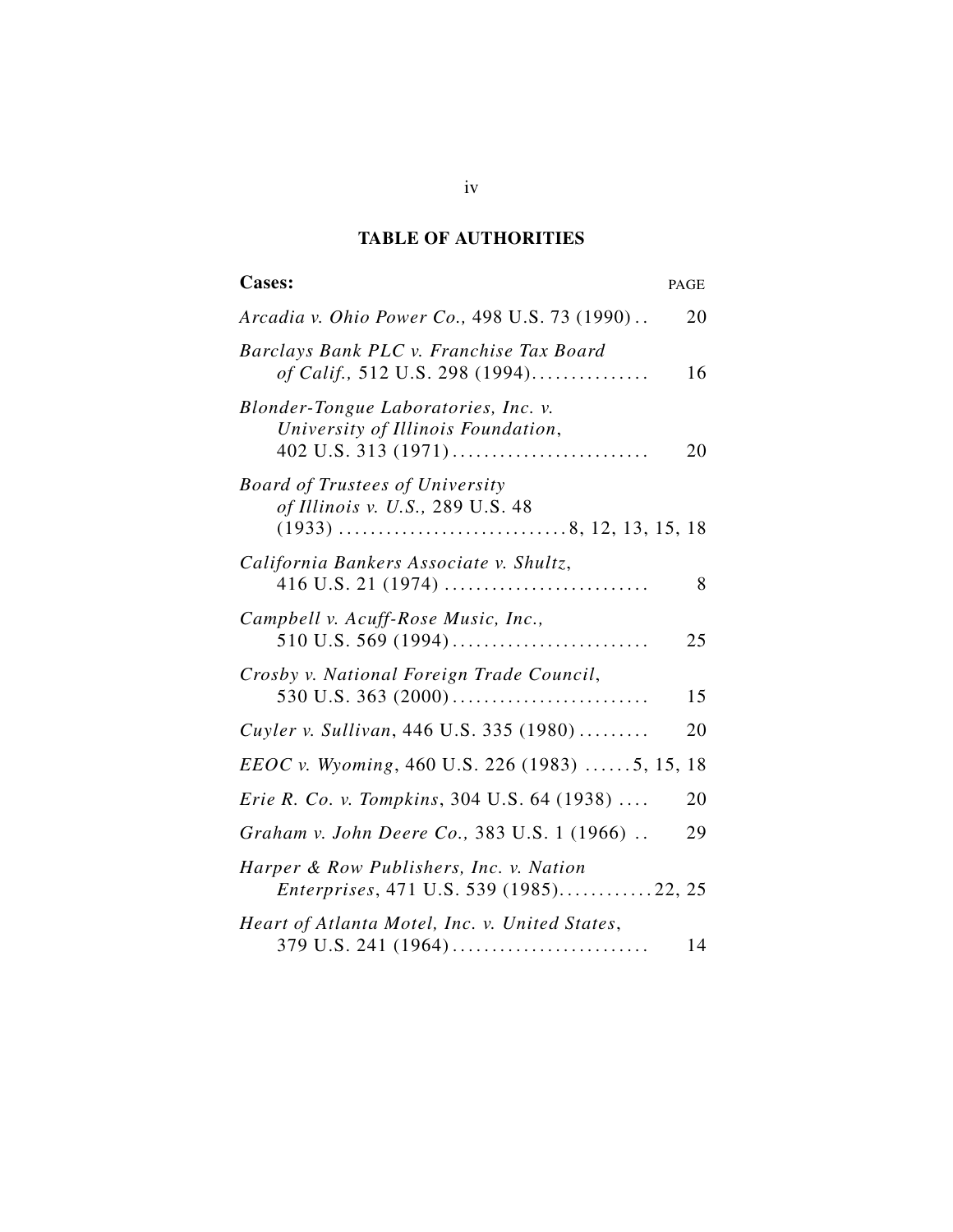| Japan-Line, Ltd. v. Los Angeles County,                                     | 8  |
|-----------------------------------------------------------------------------|----|
| Kamen v. Kemper Financial Services, Inc.,                                   | 20 |
| Kimel v. Florida Board of Regents,                                          | 15 |
| Mapp v. Ohio, 367 U.S. 643 (1961)                                           | 20 |
| McCleskey v. Zant, 499 U.S. 467 (1991)                                      | 20 |
| McClurg v. Kingsland, 42 U.S. 202 (1843)                                    | 11 |
| Missouri v. Holland, 252 U.S. 416 (1920)  16, 18                            |    |
| Moragne v. States Marine Lines, 398 U.S. 375                                | 20 |
| New York Times v. Sullivan, 376 U.S. 254                                    | 23 |
| Oetjen v. Central Leather Co., 246 U.S. 297                                 | 15 |
| Quality King Distributings, Inc. v. L'Anza<br>Research International, Inc., |    |
|                                                                             | 29 |
| Railway Labor Executives' Ass'n v. Gibbons,                                 | 16 |
| Regan v. Wald, 468 U.S. 222 (1984)                                          | 15 |
| Silber v. United States, 370 U.S. 717 (1962)                                | 20 |
| Teague v. Lane, 489 U.S. 288 (1989)                                         | 20 |
| The Authors League of America, Inc. v. Oman,                                |    |
| 790 F.2d 220 (2d Cir. 1986)                                                 | 13 |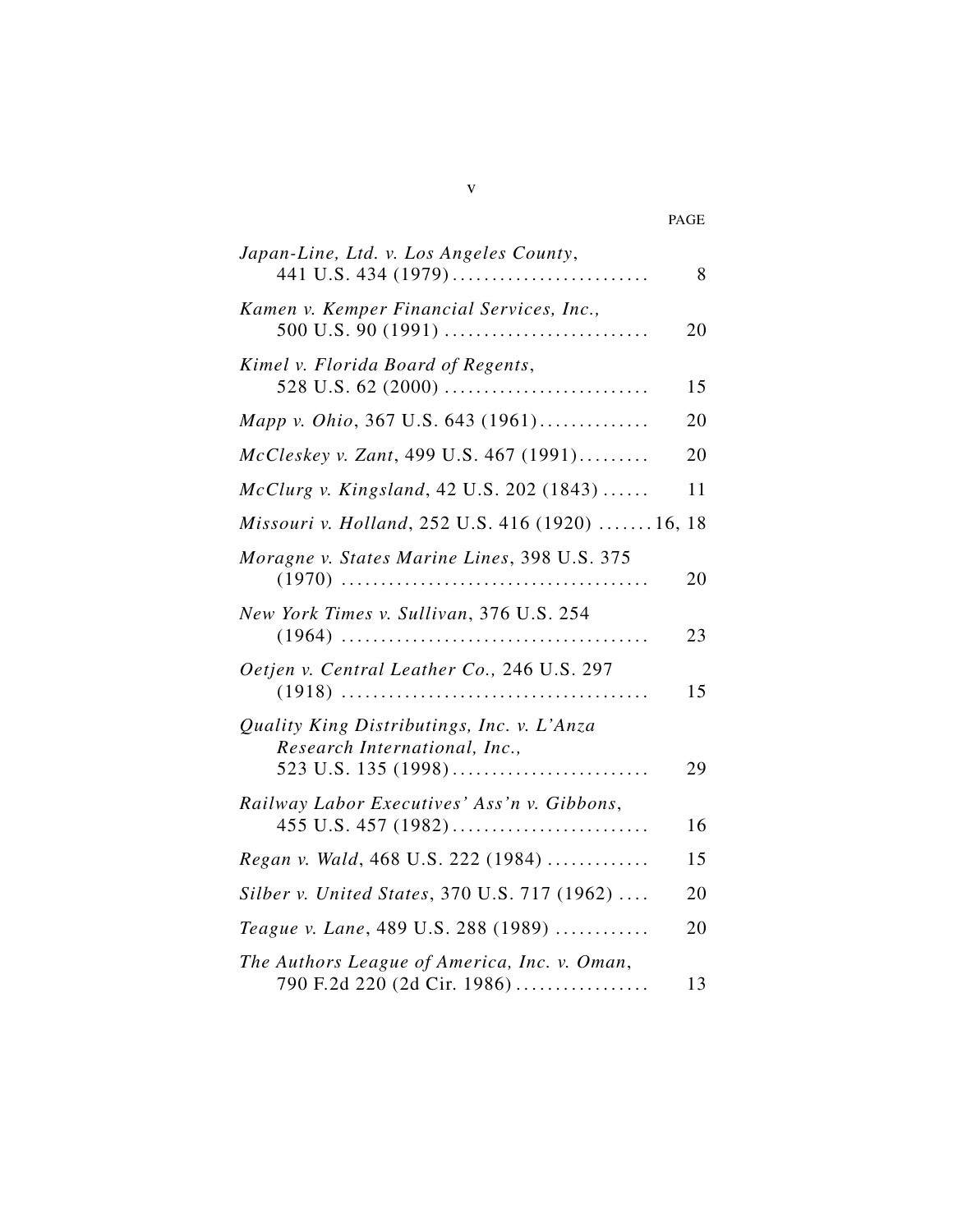|                                                                              | PAGE |
|------------------------------------------------------------------------------|------|
| The Trade-Mark Cases, 100 U.S. 82 (1879)12, 18                               |      |
| Turner Broadcasting System, Inc. v. FCC,                                     | 26   |
| United States v. Elcom Ltd., 203 F. Supp. 2d 1111                            | 14   |
| United States v. 12 200-Ft. Reels of Super<br>8mm. Film, 413 U.S. 123 (1973) | 16   |
| United States v. Moghadam, 175 F.3d 1269                                     |      |
| United States v. Morrison, 529 U.S. 598                                      | 21   |
| United States v. O'Brien, 391 U.S. 367 (1968)                                | 25   |
| Vachon v. New Hampshire, 414 U.S. 478                                        | 20   |
| Vance v. Terrazas, 444 U.S. 252 (1980)                                       | 20   |
| Verlinden B.V. v. Central Bank of Nigeria,                                   | 18   |
| Woods v. Miller Co., 333 U.S. 138 (1948)                                     | 5    |
| Yankee Candle Co. v. Bridgewater Candle Co.,<br>259 F.3d 25 (1st Cir. 2001)  | 23   |
| <b>Treaties, Statutes, and Legislative Materials:</b>                        |      |
| $17 \text{ U.S.C. } $102(b) \dots$                                           | 25   |
|                                                                              | 25   |
| $17 \text{ U.S.C. } $108(h) \dots$                                           | 24   |
|                                                                              | 13   |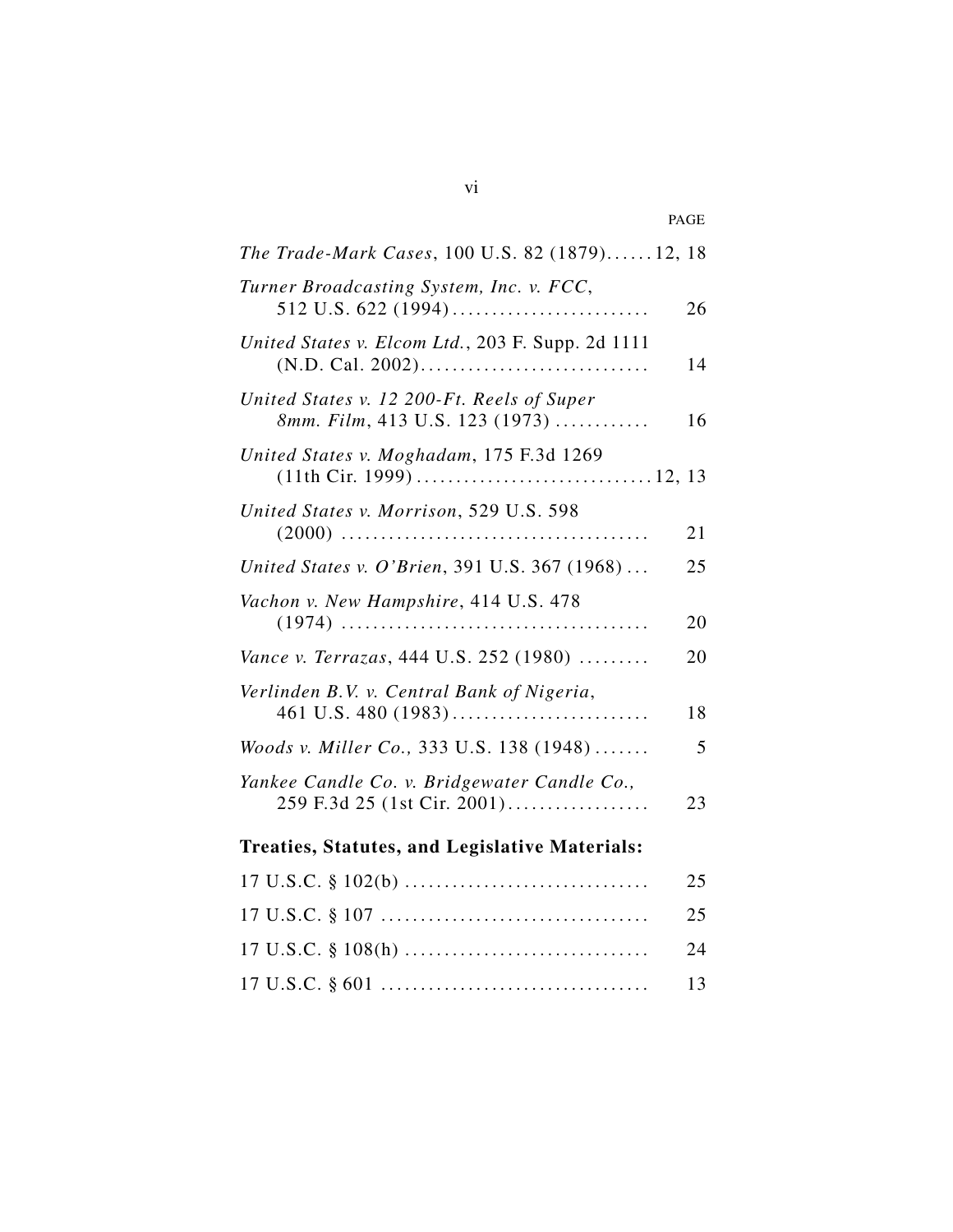| 144 Cong. Rec. S12377-01                                                                                                                                   |
|------------------------------------------------------------------------------------------------------------------------------------------------------------|
| Berne Convention for the Protection of<br>Literary and Artistic Works (1971)<br>828 U.N.T.S. 221<br>5                                                      |
| The Copyright Term Extension Act of 1995:<br>Hearing Before the Senate Committee<br>on the Judiciary, S. Hrg. 104-817,<br>104th Cong. 1st Sess. (Sept. 20, |
| Digital Millennium Copyright Act, Pub. L. No.<br>$105 - 304$ (1998)<br>14                                                                                  |
| European Council Directive 93/98, 1993<br>6                                                                                                                |
| S. Rep. No. 105-190 (1998)<br>14                                                                                                                           |
| S. Rep. No. 104-315 (1996)4, 7, 10, 27, 28, 29, 30                                                                                                         |
| The Sonny Bono Copyright Term Extension Act,<br>Pub. L. No. 105-298 (1998)<br>2                                                                            |
| Trade-Related Aspects of Intellectual Property<br>Agreement (1994)<br>5                                                                                    |
| 2, 5                                                                                                                                                       |
| 3                                                                                                                                                          |
|                                                                                                                                                            |
| 17                                                                                                                                                         |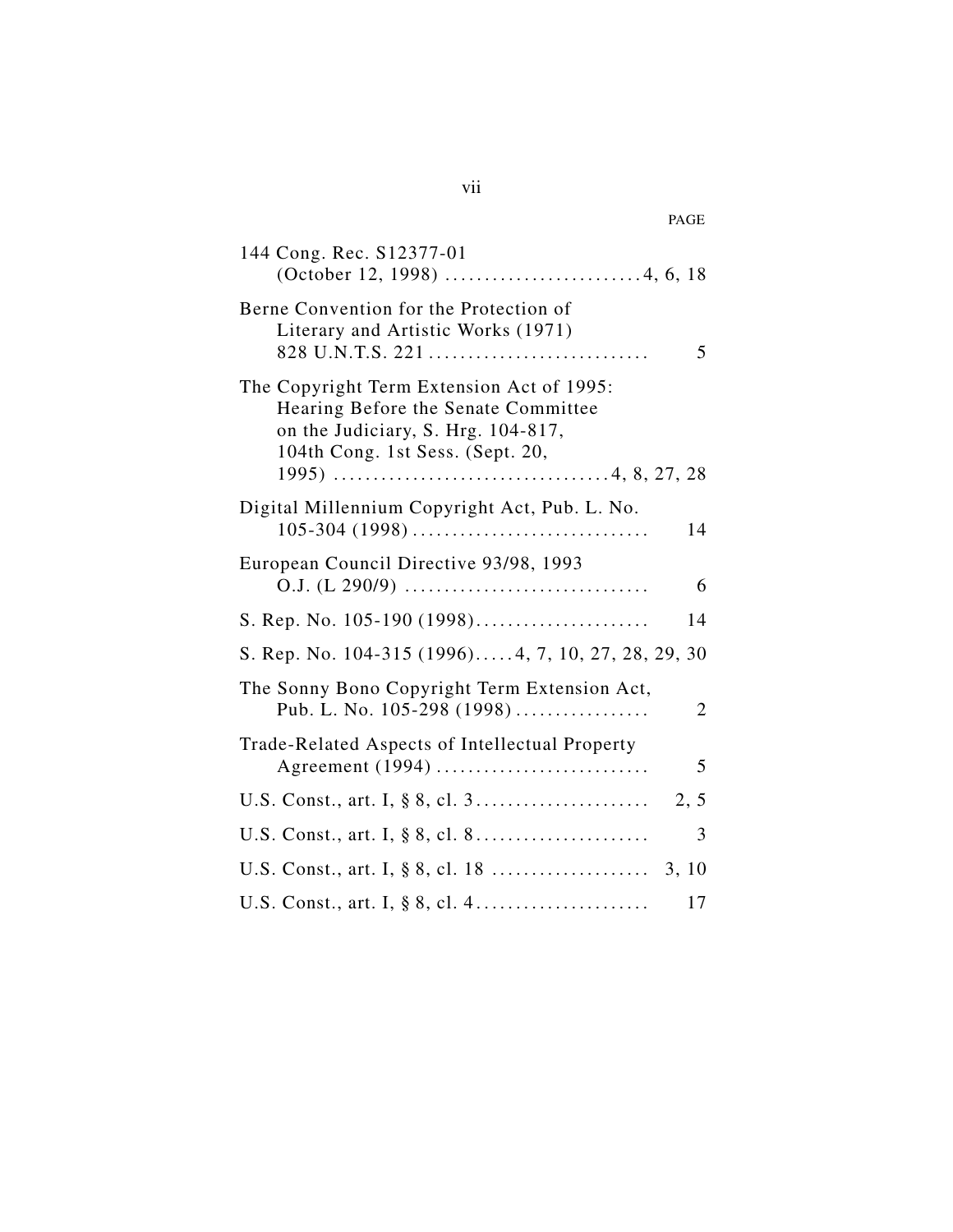# **Other Authorities:**

| Pierre N. Leval, Toward a Fair Use Standard, |    |
|----------------------------------------------|----|
| 103 Harv. L. Rev. 1105 (1990)                | 25 |
| Melville B. Nimmer & David Nimmer,           |    |
| Nimmer on Copyright $(2002)$ 13, 29          |    |

viii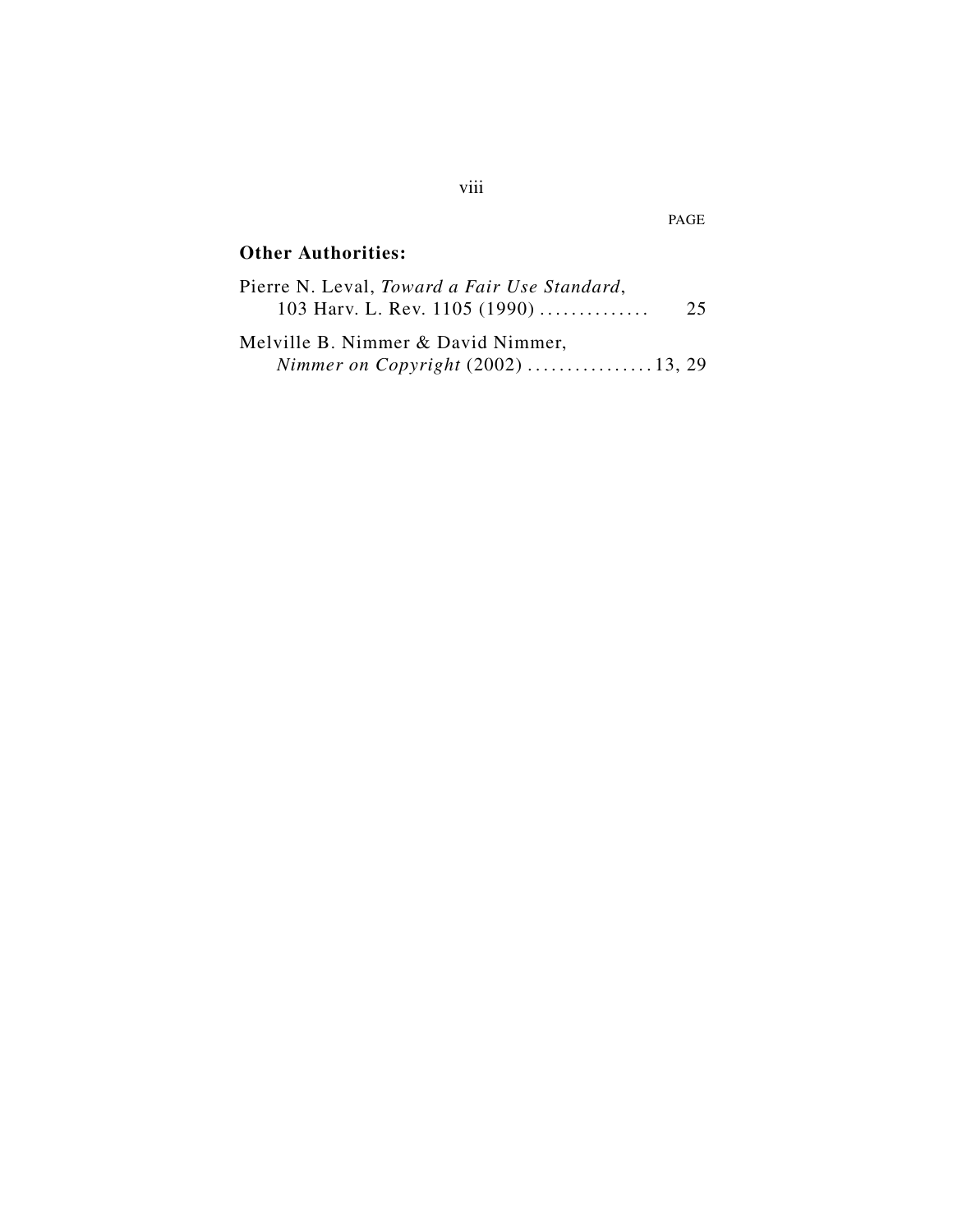#### **STATEMENT OF INTEREST**

With the written consent of all parties, reflected in letters on file with the Clerk, the International Coalition for Copyright Protection (ICCP) submits this brief as *amicus curiae*, pursuant to Rule 37 of the Rules of this  $C$ ourt.<sup>1</sup>

The ICCP is an organization formed by authors, illustrators, artists, songwriters and publishers for the protection of copyrights. All of its members depend upon copyright protection to exercise some legal control over the use of their creative work and to ensure that they receive adequate compensation when that work is published or performed. Many of its members depend upon copyright protection in the European Union, the extent of which depends upon the degree of protection afforded under United States law.

Members of the ICCP include Algis Budrys, Kevin J. Anderson, Rebecca Moesta, Will Eisner, Leo Dillon, Diane Dillon, Brad Lineweaver, Lydia Van Vogt, Vincent DiFate, Judith Holman, Kevin Holman, K.D. Wentworth, William J. Widder, Dateline Communications, Laura Freas, Frank Kelly Freas, Frank Frazetta, Scott E. Sutton, Susan Sutton, Author Services, Inc., Hollywood Writer's Society, Neil Gaiman, Gregory Benford, H.R. Van Dongen, Nina Kiriki Hoffman, Edd Cartier, Dean Cartier, Georgina Cartier, Joseph Wrzos, Helen de la Ree, and Artist Space.

No counsel for a party authored the brief in whole or in part, and no person or entity, other than the amicus curiae or its members, made a monetary contribution to the preparation or submission of the brief.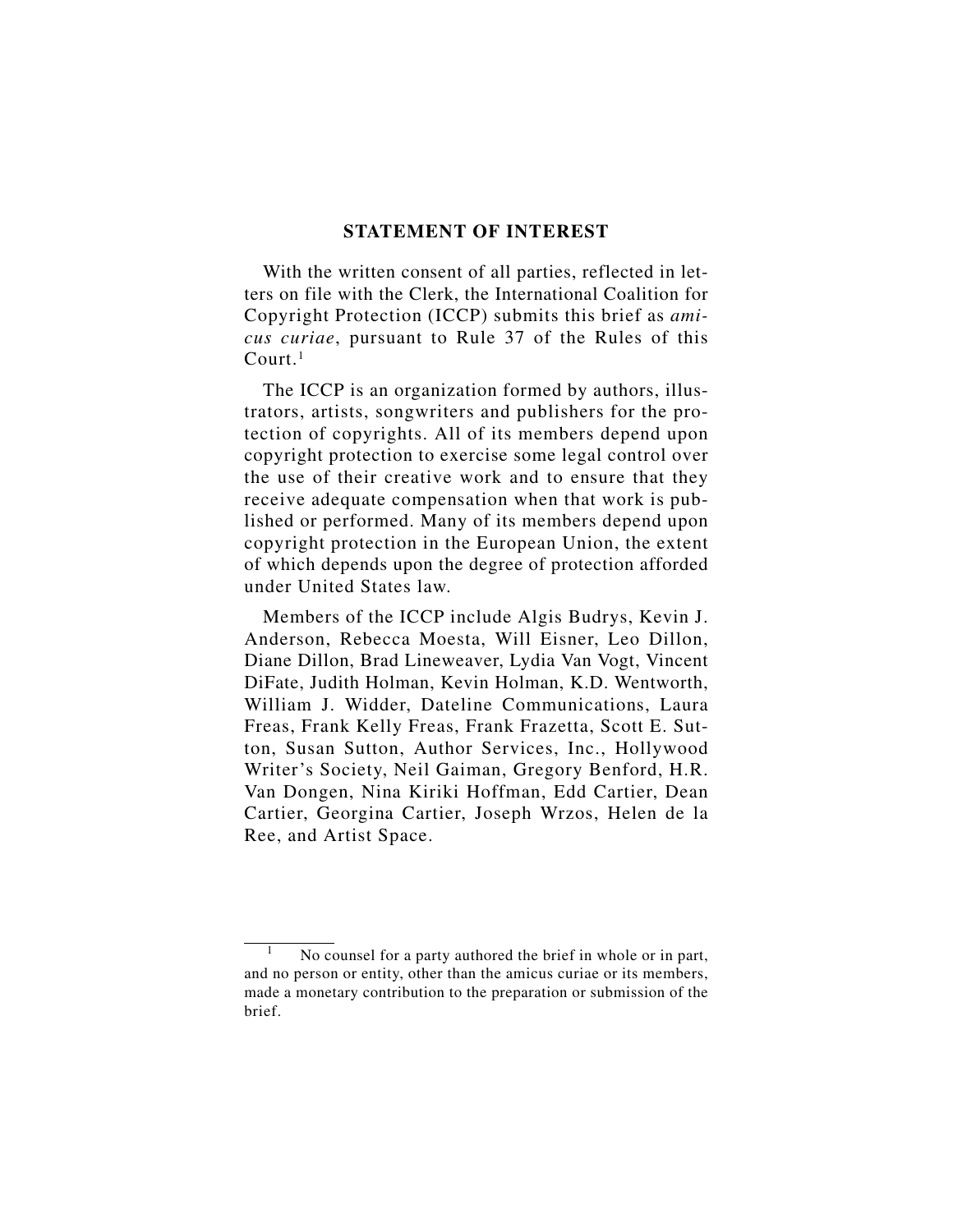#### **SUMMARY OF ARGUMENT**

The Sonny Bono Copyright Term Extension Act ("CTEA"), Pub. L. No. 105-298, 112 Stat. 2827 (1998), is a valid exercise of Congress' plenary power to regulate commerce with foreign nations and, independently, of Congress' Copyright Clause authority. *See* U.S. Const., art. I, § 8, cl. 3; *Id.* at cl. 8. Because the government persuasively argues that the statute is authorized by the Copyright Clause, this brief focuses on a separate source of legislative power that adequately supports the CTEA: the Foreign Commerce Clause.

As the statute's legislative history demonstrates, a central purpose of the CTEA is to regulate foreign traffic in copyrighted materials between the United States and member countries of the European Union. As a result of a Directive issued by the Council of European Communities, prior to the CTEA American copyrightowners were entitled to less copyright protection than European copyright-owners in overseas markets. By extending the copyright term for American works sold in Europe, the CTEA places Americans and Europeans on equal footing when competing for revenues within the European Union. One of the chief objectives of the statute is therefore to regulate foreign commerce by removing a competitive disadvantage faced by the American copyright industry when marketing its goods abroad.

As numerous decisions of the Court have established, Congress possesses sufficient authority to enact a statute so long as any grant of legislative power adequately supports the law. Accordingly, the fact that a particular congressional act exceeds the power granted by one constitutional provision is not fatal to the act, provided that an independent grant of power is sufficient. Thus, for example, trademark law is a valid exercise of the commerce power notwithstanding that it exceeds the author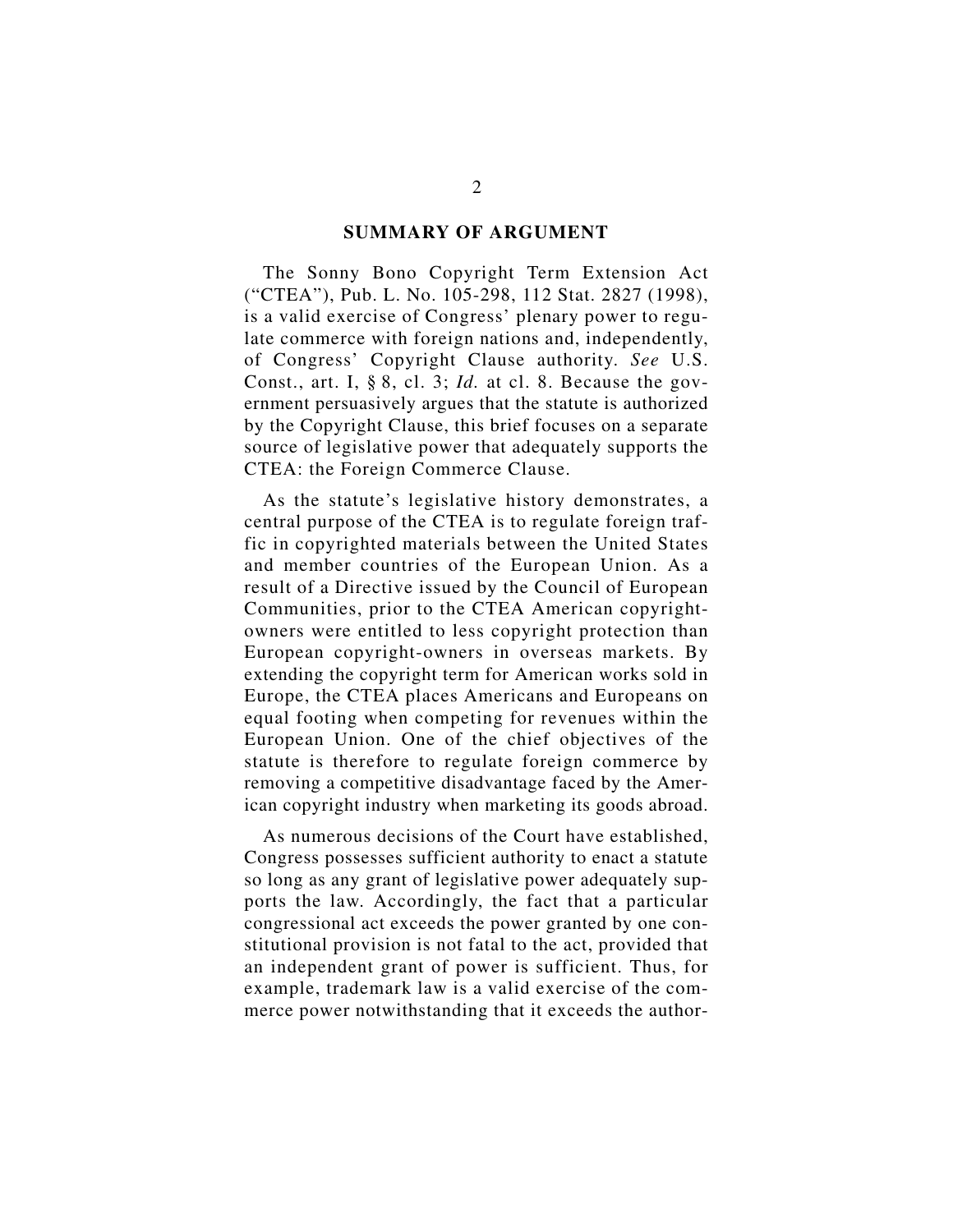ity granted by Article I, § 8, cl. 8. Similarly, Congress may abrogate the States' Eleventh Amendment immunity when acting pursuant to Section 5 of the Fourteenth Amendment, but not when acting pursuant to the Commerce Clause or other Article I powers. Analogously, the CTEA would remain a valid exercise of the Foreign Commerce power even if the Court were to agree with petitioners that the law is not supported by the Copyright Clause.

The CTEA does not warrant heightened First Amendment scrutiny. As the Court has already made clear, copyright law leaves ample breathing room for the First Amendment by incorporating free speech protections such as the idea/expression dichotomy and the fair use doctrine. There is no significant First Amendment interest relating specifically to copyright duration, such that extending the term of copyright protection should trigger heightened First Amendment scrutiny. In any event, the CTEA furthers the substantial governmental purpose of eliminating unfair treatment of the American copyright industry abroad, and burdens no more speech than is necessary to accomplish that goal, so the statute survives even the scrutiny that petitioners urge the Court to apply.

#### **ARGUMENT**

## **I. THE CTEA IS A VALID EXERCISE OF CONGRESS' POWER TO REGULATE COM-MERCE WITH FOREIGN NATIONS**

Petitioners' arguments in this Court and the courts below consistently presume that the only grant of congressional power in the Constitution that could authorize the CTEA's extension of copyright protection is the Copyright Clause in combination with the Necessary and Proper Clause. *See* U.S. Const., art. I, § 8, cl. 8; *Id.* art.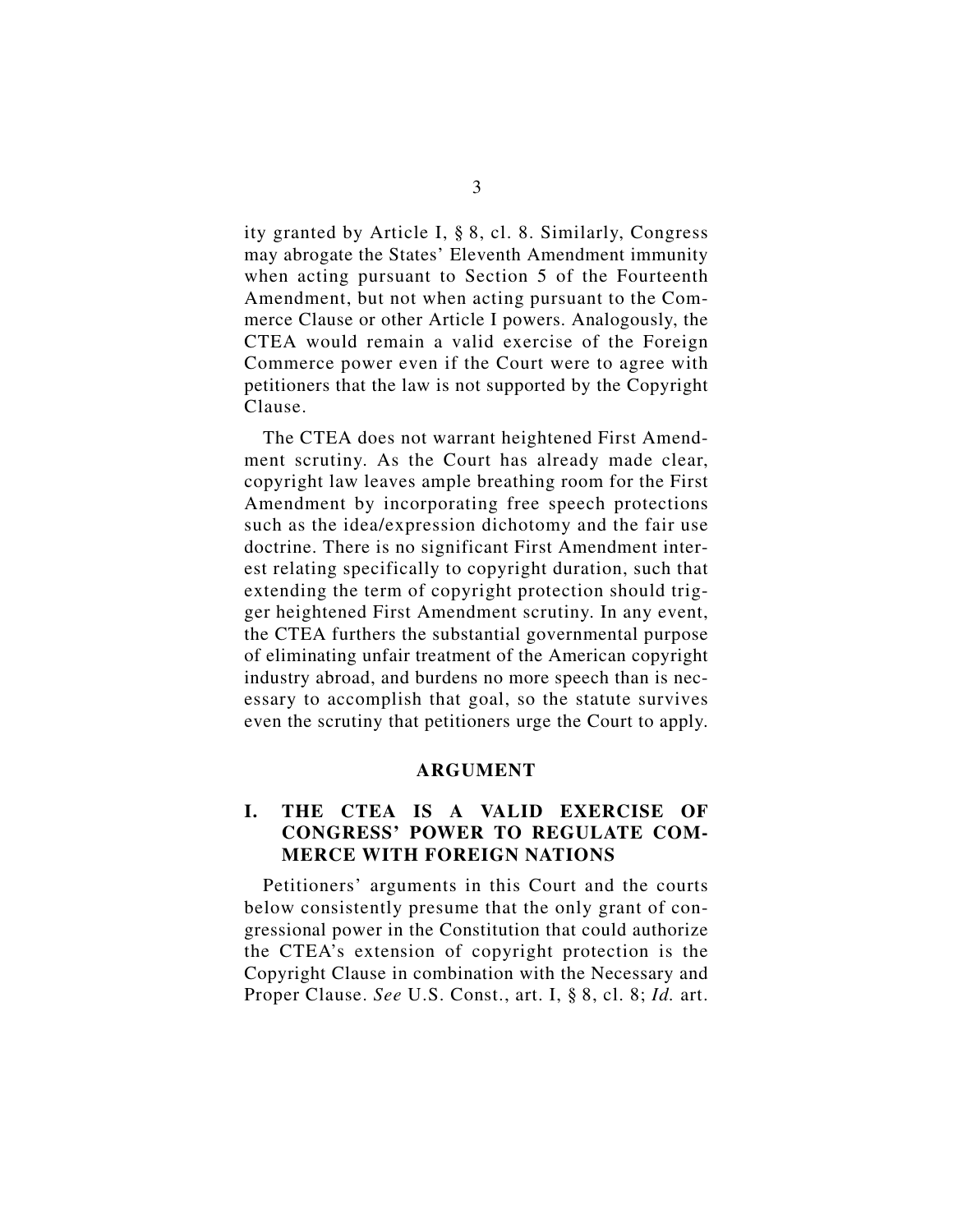I,  $\S 8$ , cl. 18. The presumption is incorrect.<sup>2</sup> As the statute's legislative history makes clear, the CTEA was enacted in order to adjust trade relations between the United States and other nations with regard to copyrighted materials. *See* S. Rep. No. 104-315, at 3 (1996) ("The *purpose* of the bill is to ensure adequate copyright protection for American works in foreign nations and the continued economic benefits of a healthy surplus balance of trade in the exploitation of copyrighted works.") (emphasis added).3 Indeed, Congress found that absent

<sup>2</sup> *Amicus* ICCP fully agrees with the government's position that the CTEA is authorized by the Copyright Clause, and nothing in this brief is intended to suggest otherwise. Rather, the arguments below demonstrate that irrespective of whether the copyright power supports the CTEA, the statute is adequately supported by the foreign commerce power.

<sup>3</sup> *See also* S. Rep. No. 104-315, at 5 ("In order *to safeguard the Nation's economic interests* and those of America's creators in the *protection of copyrighted works abroad*, Senator Hatch, Senator Feinstein and Senator Thompson introduced the Copyright Term Extension Act . . . .") (emphasis added); 144 Cong. Rec. S.12377-01, S12377 (Statement of Senator Hatch) ("The *main purpose* of the [CTEA] is to ensure adequate copyright *protection for American works abroad* by extending the U.S. term of copyright protection for an additional 20 years.") (emphasis added). The Executive Branch similarly pointed to the anticipated effect on foreign commerce when explaining the Executive's support of the CTEA. *See The Copyright Term Extension Act of 1995*: *Hearing Before the Senate Committee on the Judiciary*, S. Hrg. 104-817, 104th Cong. 1st Sess. (Sept. 20, 1995) (Statement of Bruce A. Lehman, Assistant Secretary of Commerce and Commissioner of Patents and Trademarks) ("[T]here are several reasons that a copyright term increase may be warranted. *Most notably*, the bill would provide U.S. copyright owners benefits in other countries and in international fora. Accordingly, we support the twenty-year extension of copyright protection . . . .") (emphasis added); *id.* ("The *primary reason* for changing the copyright term by twenty years would be to bring U.S. law into conformity with that of the European Union.") (emphasis added); *id.* ("Extending the term of copyright pro-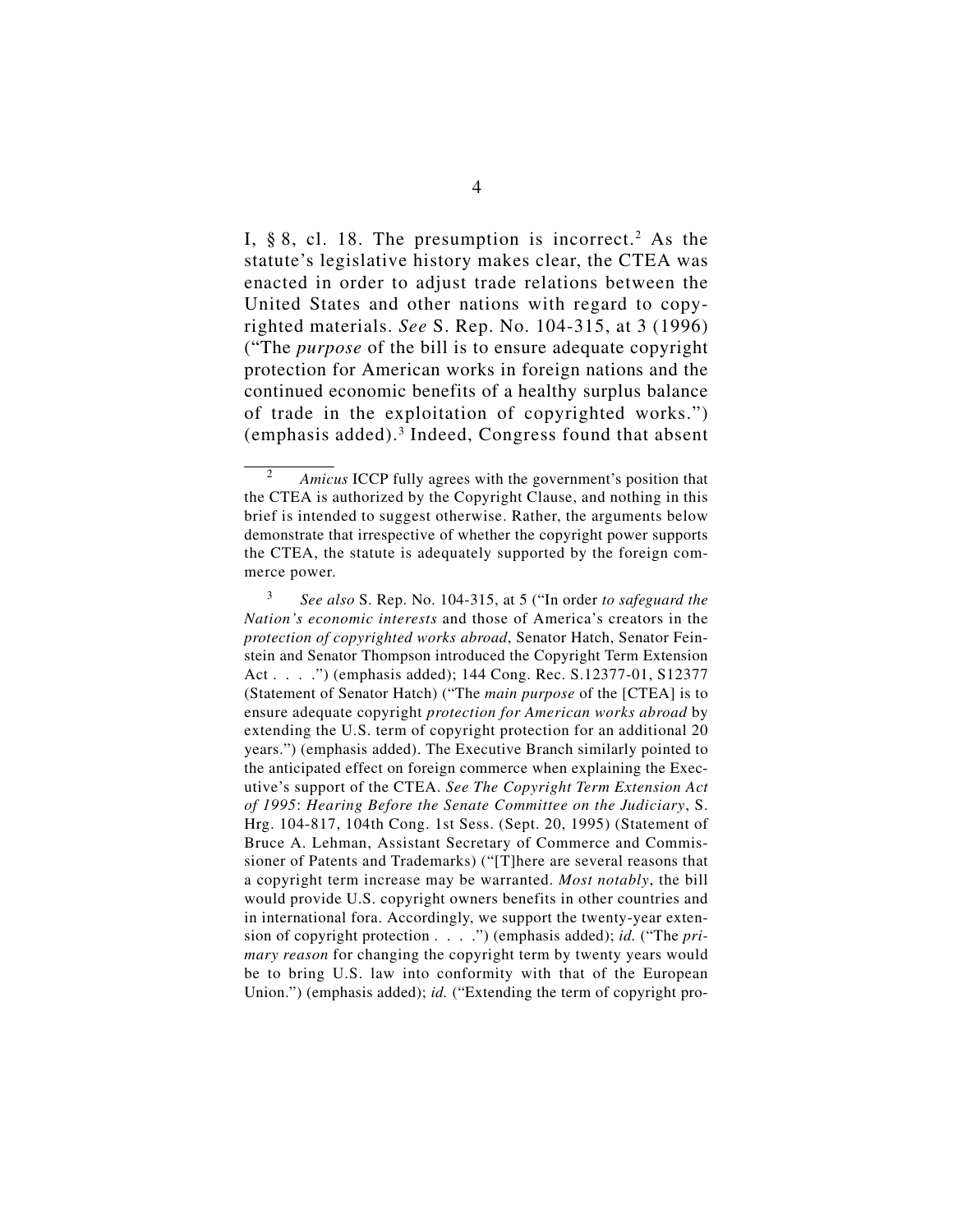the remedial measures effected by the CTEA, "[t]he United States stands to lose a significant part of its international trading advantage." *Id.* at 10. Properly viewed as a statute intended to maintain an existing trade surplus in America's second-largest export industry, and to counteract unfair treatment overseas of a sector of the American economy that employs more workers than any single manufacturing sector, the CTEA is a valid exercise of Congress' power "to regulate commerce with foreign nations." U.S. Const., art. I, § 8, cl. 3.4

#### **A. The Foreign Commerce Purpose and Effect of the CTEA**

To understand how the CTEA affects foreign commerce, and thus to discern Congress' purposes in enacting the statute, it is first necessary to understand the European Union's "rule of the shorter term" for copyrights. Prior to the CTEA, the term of copyright protection in the United States for most works was lifetime of the author plus 50 years, the minimum period necessary to comply with the Berne Convention<sup>5</sup> and the Trade-Related Aspects of Intellectual Property ("TRIPS") Agreement.<sup>6</sup> In 1993, the Council of the European Com-

tection by twenty years may also benefit the U.S. economy and, *in particular*, the U.S. trade balance.") (emphasis added).

That Congress did not expressly cite the Foreign Commerce Clause as authorization for the CTEA does not prevent the Court from upholding the statute under that Constitutional provision. " '[T]he constitutionality of action taken by Congress does not depend on recitals of the power which it undertakes to exercise.' " *EEOC v. Wyoming*, 460 U.S. 226, 243 n.18 (1983), *superseded by stat. on other grounds* (quoting *Woods v. Miller Co*., 333 U.S. 138, 144 (1948)).

<sup>5</sup> *See* Berne Convention for the Protection of Literary and Artistic Works, Sept. 9, 1886, as last revised at Paris, July 24, 1971, art. 7, 828 U.N.T.S. 221.

<sup>6</sup> *See* TRIPS, art. 9(1), reprinted in 33 Intl. Legal Mat. 1197, 1201.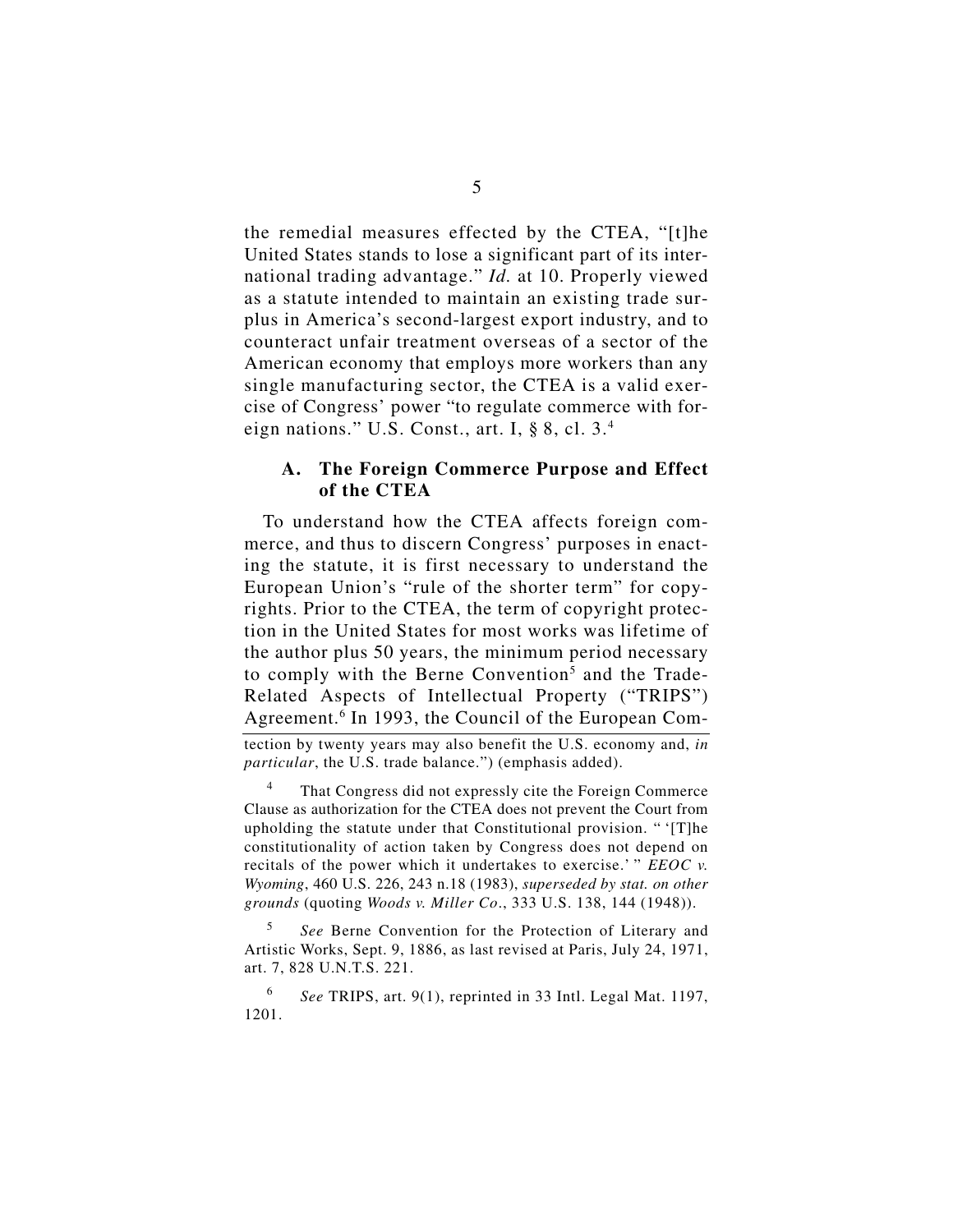munities issued a Directive ("EU Directive") requiring member states to harmonize their copyright laws by setting the period of copyright protection at lifetime of the author plus seventy years—*i.e.*, twenty years longer than the copyright period in the United States. *See* Council Directive 93/98, 1993 O.J. (L 290/9), art. 1.7 The EU Directive also mandates implementation of the "rule of the shorter term," under which works originating in nonmember nations, such as the United States, will receive copyright protection for no longer than the term of copyright in the country of origin. *Id.* at art. 7. The upshot is that under the EU Directive creative works from the United States would be eligible for less copyright protection than works from the European Union.

The CTEA remedies this imbalance. By extending American copyrights for twenty years, the statute allows American works to receive copyright protection in the European Union for a term of lifetime of the author plus seventy years, the same period available for European works. The CTEA thus maximizes the potential economic returns from exploitation of American creative works abroad, and eliminates a disadvantage that the American copyright industry would otherwise suffer when competing with European industries for revenues within the European Union.<sup>8</sup> The CTEA, then, is pro-

<sup>&</sup>quot;According to the Copyright Office, all the states of the European Union have now brought their laws in compliance with the directive. And, as the Register of Copyrights has stated, those countries that are seeking to join the European Union, including Poland, Hungary, Turkey, the Czech Republic, and Bulgaria, are likely, as well, to amend their copyright laws to conform with the life-plus-70 standard." 144 Cong. Rec. S12377-01, S12378 (October 12, 1998) (Statement of Senator Hatch).

The fact that the CTEA increases the duration of copyrights for "works made for hire," generally owned by corporations, to ninety-five years from seventy-five years, while the analogous protection in the European Union lasts for only seventy years,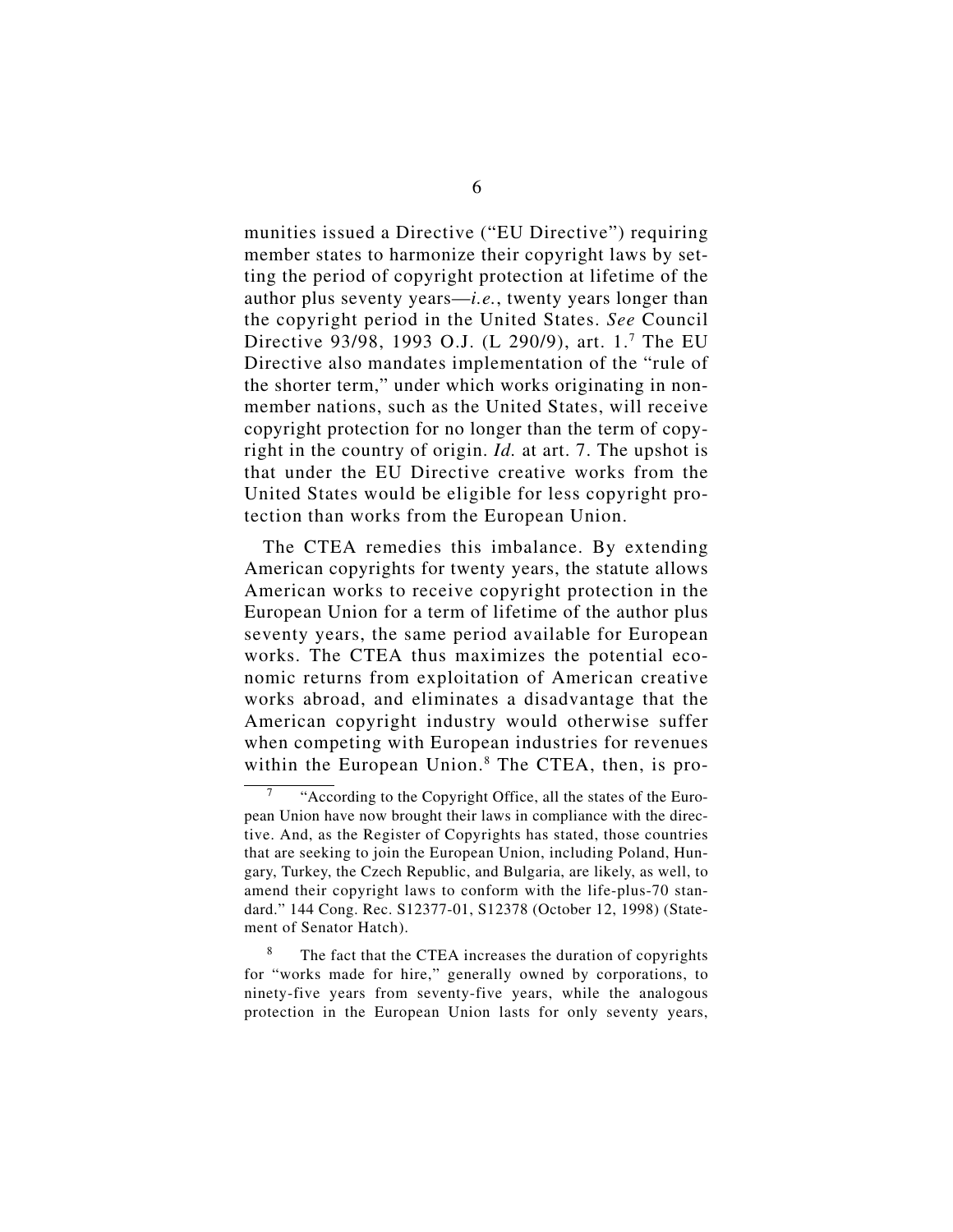tective economic legislation directed at international commerce, and is therefore akin to statutes imposing tariffs or customs duties, or any law intended to strengthen the hand of American industries against foreign competition.9

does not undercut this rationale for the Act. As the Senate Report explains, corporate works in the European Union often receive protection for the life of some individual plus seventy years, where those same works in the United States would be deemed works made for hire, and would therefore receive copyright protection for a shorter period:

[W]ith few exceptions, the countries of the European Union do not recognize the work-made-for-hire doctrine. The closest corollary is the European doctrine of "collective works or works created by a legal person," which generally affords protection for 70 years from the date a work is made publicly available . . . However, in many, if not most cases, this category does not include works that U.S. law protects as works made for hire. For example, in Germany, which has implemented the EU Directive and which does not recognize the work-made-for-hire doctrine, the basic term of life-plus-70 applies to newspaper, magazine, and journal articles where the author is identified, regardless of whether the article was prepared in the scope of the author's employment. Similar protection is applied to books and musical works. Where these works are prepared as works made for hire, they are protected in the United States for the shorter of 75 years from publication or 100 years from creation. In many such cases, the European life-plus-70 term would provide greater protection than the fixed 75-year term in the United States. Thus, the application of the rule of the shorter term will result in less protection for these works in the countries of the European Union than they might otherwise have.

S. Rep. No. 104-315, at 15-16 (internal citations omitted).

<sup>9</sup> In addition, the CTEA furthers the foreign policy goal of harmonizing United States copyright law with the laws of important trading partners. During legislative hearings on the CTEA, Congress heard testimony from the Register of Copyrights that "[t]he Copyright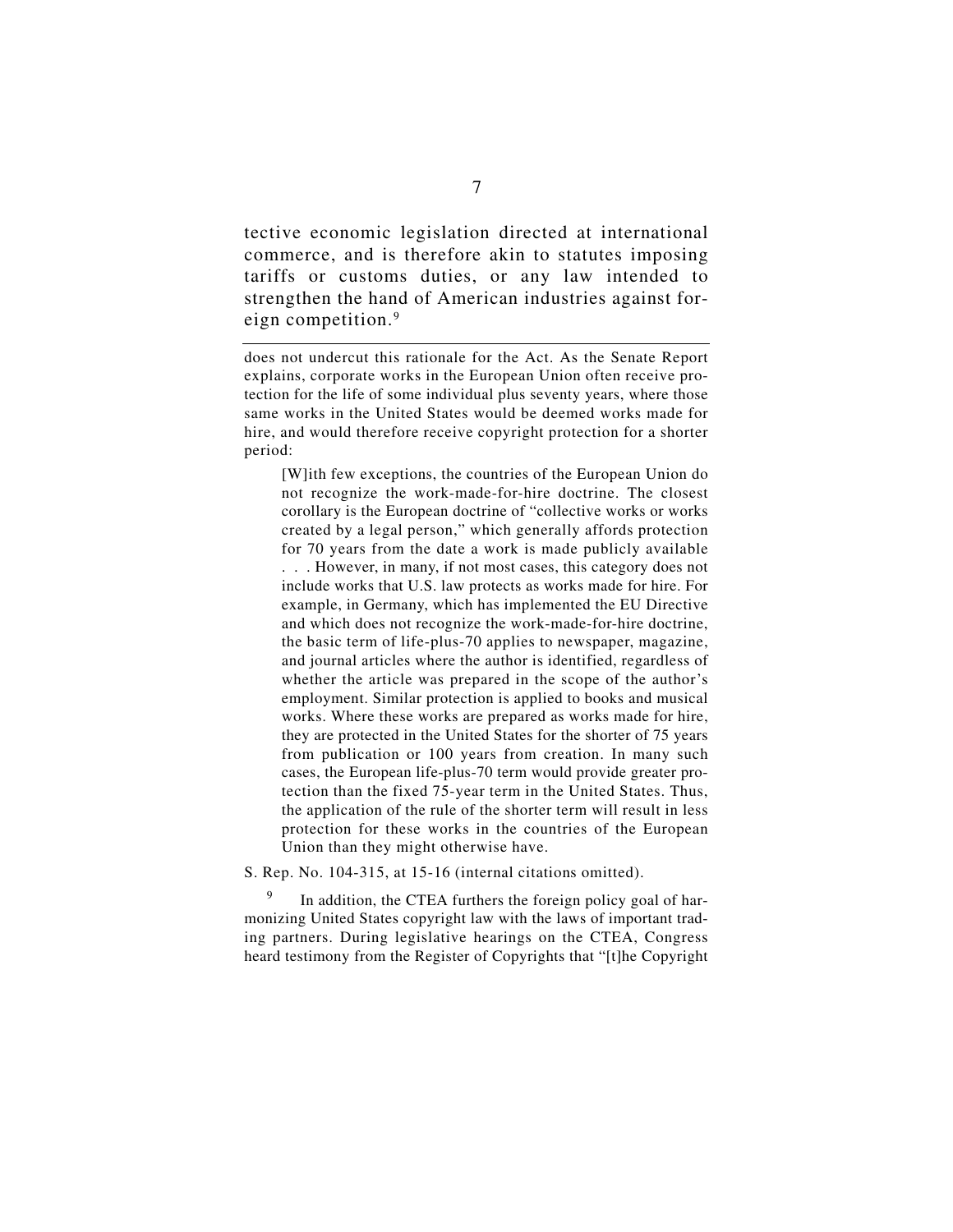As such, the CTEA is plainly a necessary and proper exercise of Congress' foreign commerce power. "The plenary authority of Congress to regulate foreign commerce . . . is well established." *California Bankers Assoc. v. Shultz*, 416 U.S. 21, 59 (1974). "Although the Constitution, Art. I, § 8, cl. 3, grants Congress power to regulate commerce 'with foreign Nations' and 'among the several States' in parallel phrases, there is evidence that the Founders intended the scope of the foreign commerce power to be the greater." *Japan-Line, Ltd. v. Los Angeles County*, 441 U.S. 434, 448 (1979). International traffic in copyrighted materials is no less subject to Congress' Foreign Commerce Clause authority than international traffic in any commodity. *See Bd. of Trustees of University of Illinois v. U.S.*, 289 U.S. 48, 56 (1933) (The Foreign Commerce Clause " 'comprehend[s] every species of commercial intercourse between the United States and foreign nations. No sort of trade can be carried on between this country and any other, to which this power does not extend.' ") (quoting *Gibbons v. Ogden*, 22 U.S. (9 Wheat.) 1 (1824)).

Congress' plenary authority to regulate international commercial activity would be of little value if it could not be used to protect American individuals and industries from threats by foreign competitors. Drawing from extensive testimony before the Senate Committee on the Judiciary, the Senate Report on the CTEA clearly sets out the threat to which the statute responds, as well as the importance of the goal accomplished by the CTEA to the national economy:

Office believes harmonization of the world's copyright laws is imperative if there is to be an orderly exploitation of copyrighted works." *The Copyright Term Extension Act of 1995*: *Hearing Before the Senate Committee on the Judiciary*, S. Hrg. 104-817, 104th Cong. 1st Sess. (Sept. 20, 1995) (Statement of Marybeth Peters, Register of Copyrights and Associate Librarian of Congress for Copyright Services).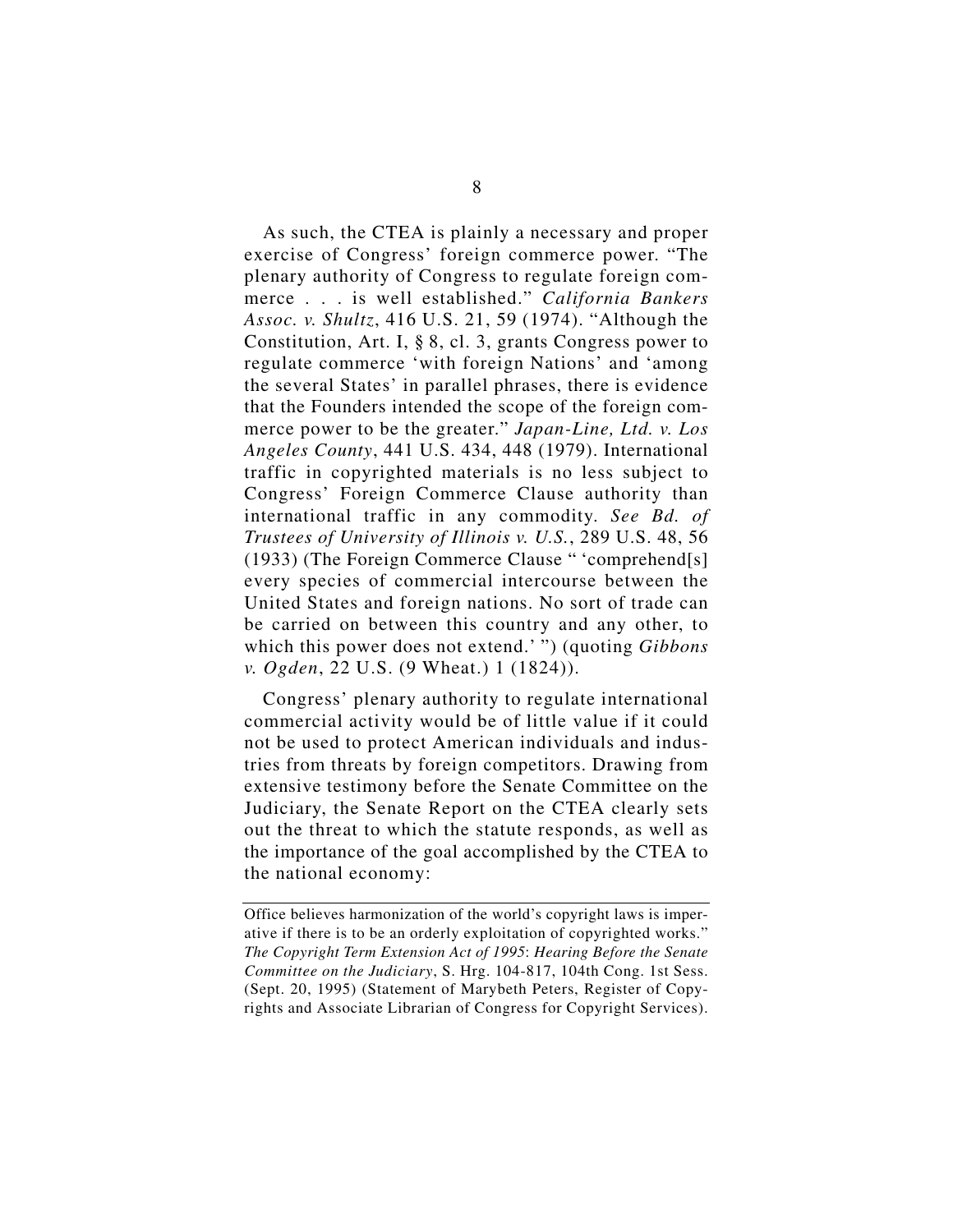America exports more copyrighted intellectual property than any country in the world, a huge percentage of it to nations of the European Union. In fact, intellectual property is our second largest export, with U.S. copyright industries accounting for roughly \$40 billion in foreign sales in 1994. For nearly a decade, U.S. copyright industries have grown at twice the rate of the overall economy. And, according to 1993 estimates, copyright industries account for some 5.7 percent of the total gross domestic product. Furthermore, copyright industries are creating American jobs at twice the rate of other industries, with the number of U.S. workers employed by core copyright industries more than doubling between 1977 and 1993. Today, these core copyright industries contribute more to the economy and employ more workers than any single manufacturing sector, accounting for more than 5 percent of the total U.S. workforce.

. . . . *The United States stands to lose a significant part of its international trading advantage if our copyright laws do not keep pace with emerging international standards*. Given the mandated application of the "rule of the shorter term" under the EU Directive, American works will fall into the public domain 20 years before those of our European trading partners, undercutting our international trading position and depriving copyright owners of two decades of income they might otherwise have. . . . [The CTEA] will ensure fair compensation for the American creators whose efforts fuel the intellectual property sector of our economy by allowing American copyright owners to benefit to the fullest extent from foreign uses and will, at the same time, ensure that our trading partners do not get a free ride from their use of our intellectual property.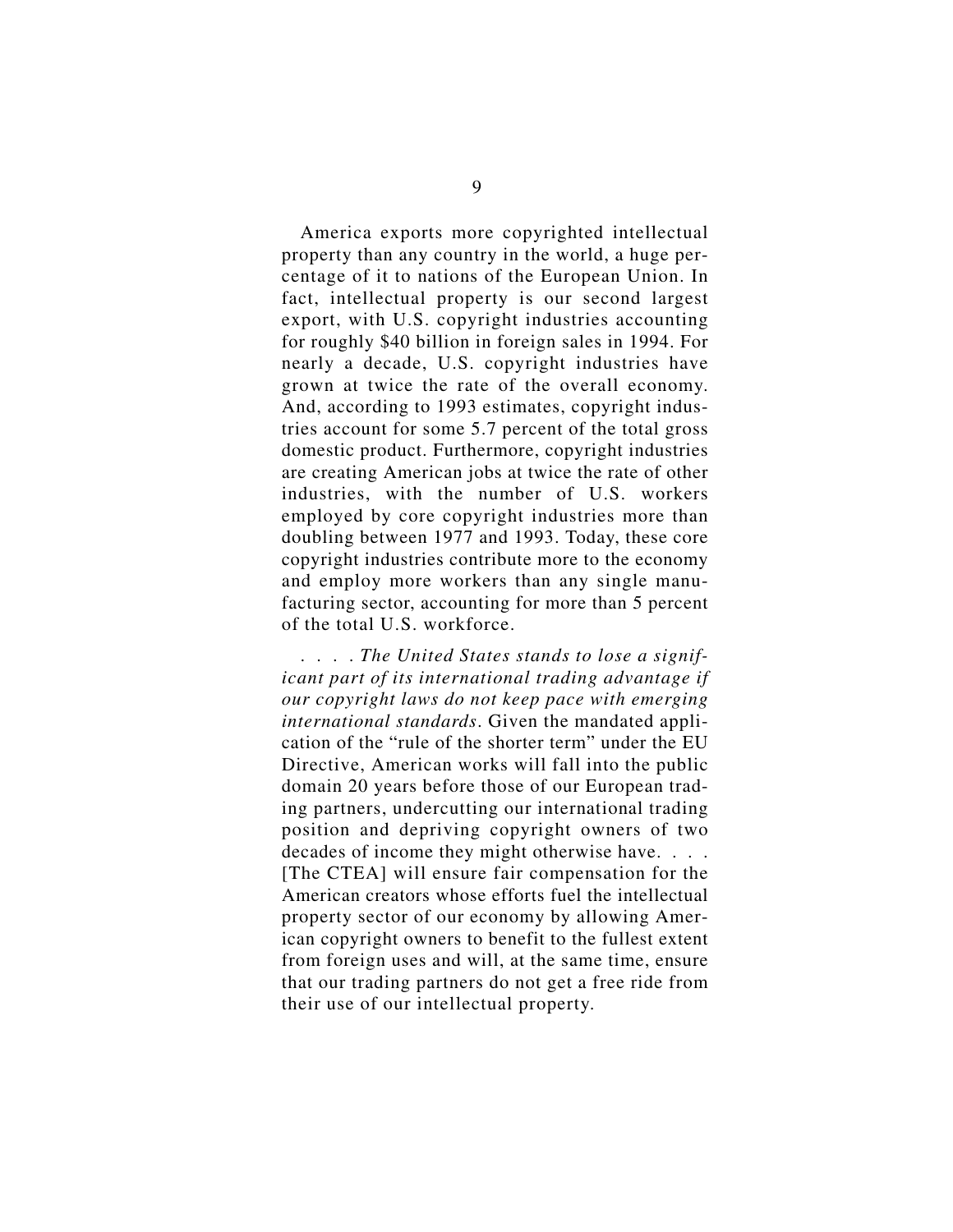S. Rep. No. 104-315, at 9-10 (internal footnotes omitted) (emphasis added).

## **B. The CTEA Reaches No Further Than Is Necessary to Achieve Congress' Foreign Commerce Objectives**

The mere fact that in addressing this threat Congress modified the term of United States copyright protection does not place the CTEA outside the scope of the Foreign Commerce Clause, such that the statute could be authorized only by the Copyright Clause. As a preliminary matter, the CTEA's effect on domestic copyrights is no reason to doubt that the statute's primary purpose is, as stated in the Senate Report, "to safeguard the Nation's economic interests and those of America's creators in the protection of copyrighted works abroad." S. Rep. No. 104-315, at 5. Because the rule of the shorter term makes copyright protection in EU countries dependent on protection in the copyright holder's country of origin, Congress could not have leveled the playing field overseas without extending the copyright period in the United States. Nor could Congress practicably have increased the term of protection only for those works actually exploited in an EU member country, as this would result in inconsistent protection amongst similar works within the United States, presenting serious administrative difficulties, and would encourage copyright holders to arrange otherwise nonproductive European uses in order to secure twenty additional years of protection. In short, the domestic impact of the CTEA is an essential incident to the statute's substantial and legitimate goal of protecting American industries engaged in foreign commerce. The statute is therefore a necessary and proper exercise of a power entrusted to Congress. *See* U.S. Const., art. I, § 8, cl. 18.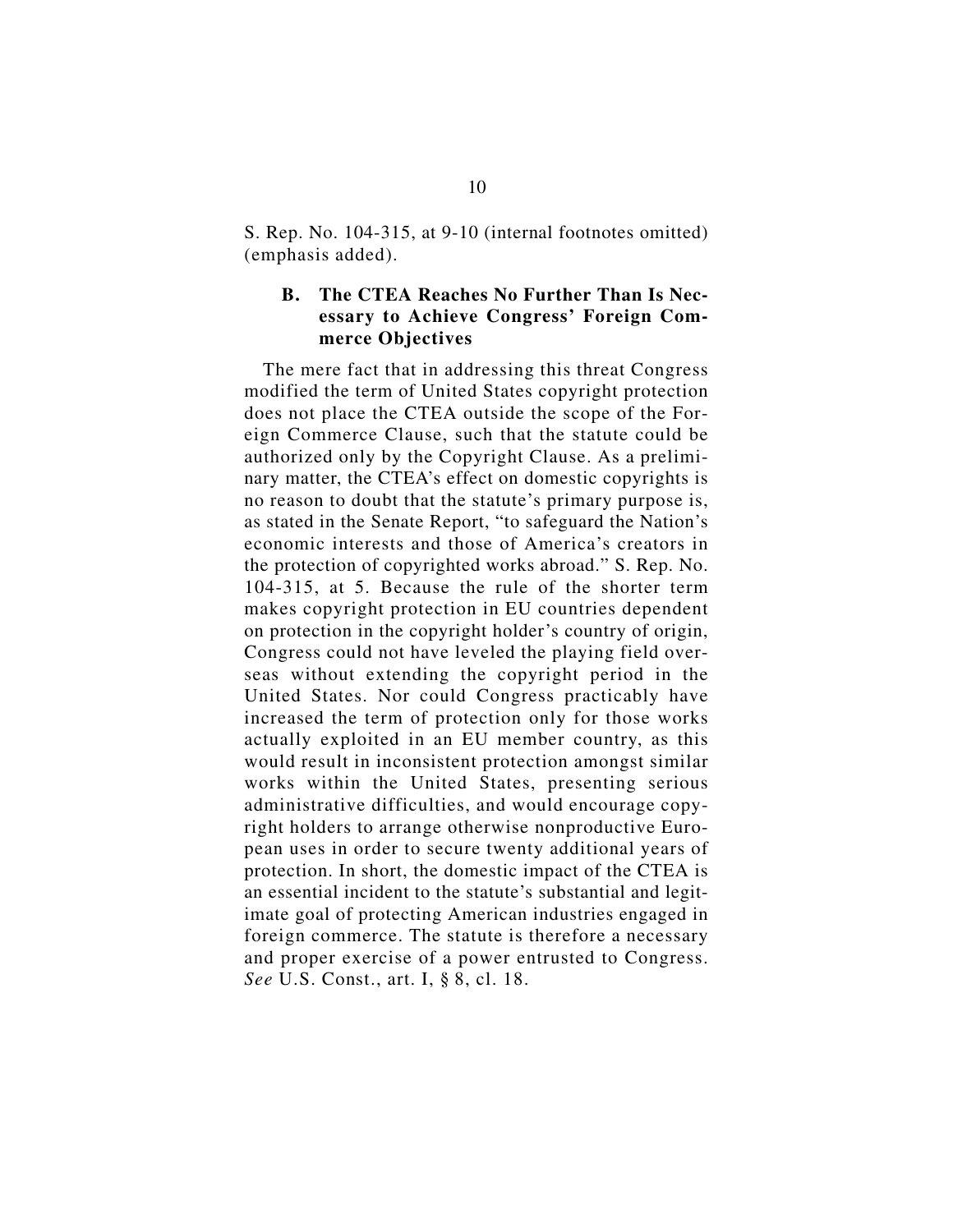Also essential if the CTEA is to achieve its intended foreign commerce objective is the statute's application to subsisting copyrights, or "retroactive application" in petitioners' terminology.10 Limiting the term extension to prospective copyrights would have meant that the rule of the shorter term would continue to provide EU works with a competitive advantage over American works sold in the EU for at least fifty years, and in most cases significantly longer. Such deferred implementation could hardly be deemed responsive to a present threat to a vital sector of the United States economy. Where, as here, Congress has made an informed and considered judgment that immediate legislative action is necessary to protect American interests in foreign affairs and commerce, it is not the role of the Court to impose a different policy.

## **C. In Appropriate Circumstances the Foreign Commerce Clause May Support Legislation That Exceeds the Limitations of Another Grant of Authority**

Upholding the CTEA under the Foreign Commerce Clause would be fully consistent with the Court's jurisprudence regarding use of the Commerce Clause to support legislation affecting matters potentially within

<sup>10</sup> Petitioners assert that "[t]his Court has never decided whether Congress has the power, consistent with the 'limited Times' requirement, to extend the terms of existing copyrights." Pet. Op. Br. at 17. But the Court has determined that Article I, § 8, cl.8 permits retroactive amendments to patent law. *See McClurg v. Kingsland*, 42 U.S. 202, 206 (1843) ("[T]hough [changes to the patent law] may be retrospective in their operation, that is not a sound objection to their validity; the powers of Congress to legislate upon the subject of patents is plenary by the terms of the Constitution, and as there are no restraints on its exercise, there can be no limitation of their right to modify them at their pleasure, so that they do not take away the rights of property in existing patents.").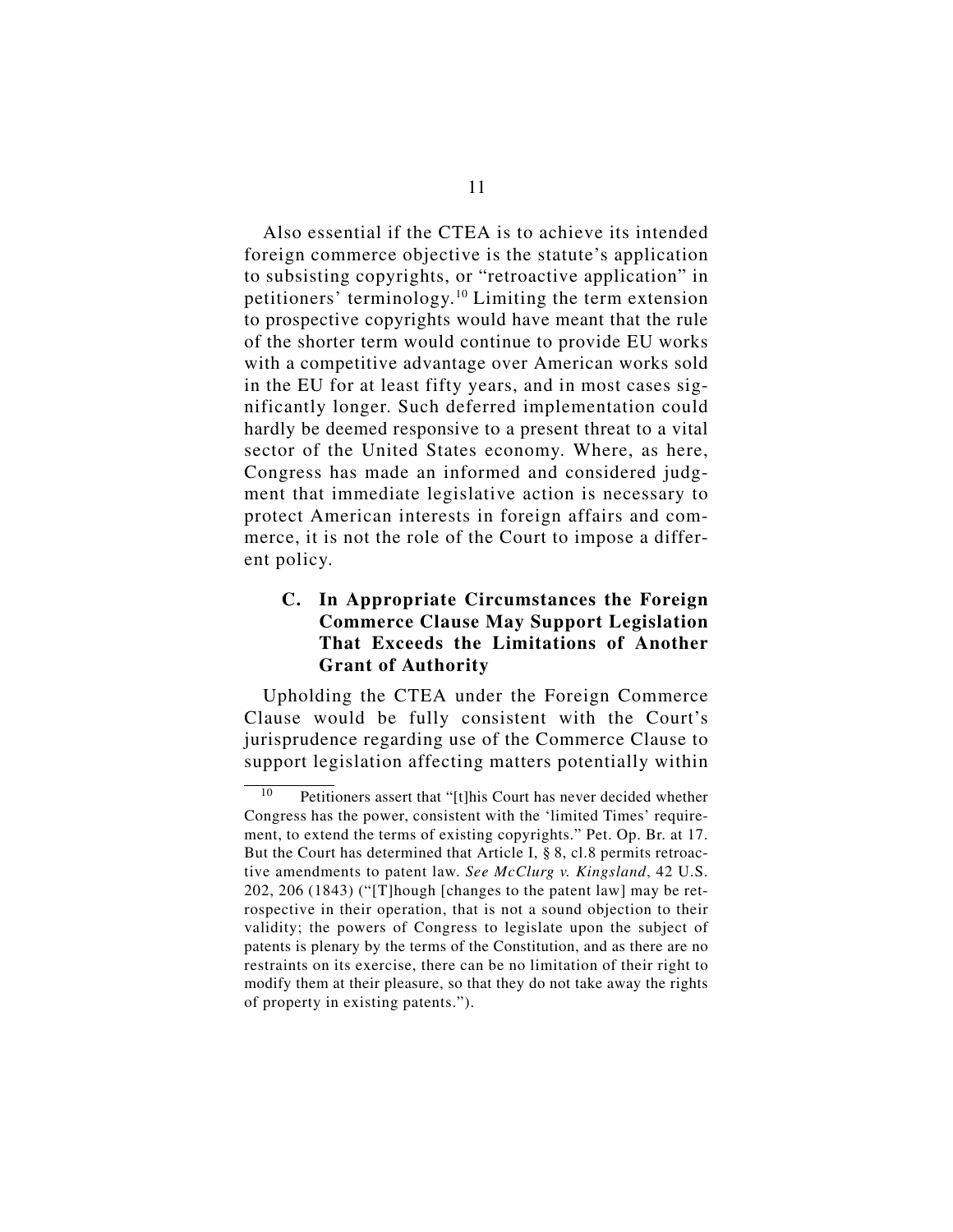the purview of other grants of congressional authority. As a general matter, a regulation arguably permissible under two grants of congressional power may be authorized by one of those grants even if not authorized by the other, and even if the constitutional provision found to contain sufficient authority for the law is not the one on which Congress had intended to rely. Thus, after determining that a nineteenth-century criminal trademark statute was not within Congress' Copyright Clause authority—the power, the Court inferred, that Congress had intended to exercise in enacting the statute—the Court went on to consider whether regulation of trademarks was permissible under the Commerce Clause. *See The Trade-Mark Cases*, 100 U.S. 82, 93-94 (1879). Although the Court invalidated the statute under the then-prevailing understanding of Congress' commerce power, modern trademark protection, though presumably still unsupported by the Copyright Clause, "is built entirely on the Commerce Clause." *United States v. Moghadam*, 175 F.3d 1269, 1278 (11th Cir. 1999).

Another decision of the Court demonstrating that the commerce power may authorize legislation that narrowly exceeds a different grant of authority in Article I, § 8 is *Bd. of Trustees of Univ. of Illinois v. United States*, 289 U.S. 48 (1933). In *Bd. of Trustees*, the Court considered the University of Illinois' contention that it should be exempt from paying customs duties when importing goods in furtherance of its educational mission. Such duties, the University argued, are taxes, and therefore unconstitutional if levied against state instrumentalities, such as the University, for the performance of governmental functions. *See id.* at 57-58. Rejecting the University's argument, the Court explained: "It is true that the taxing power is a distinct power; that it is distinct from the power to regulate commerce. It is also true that the taxing power embraces the power to lay duties. But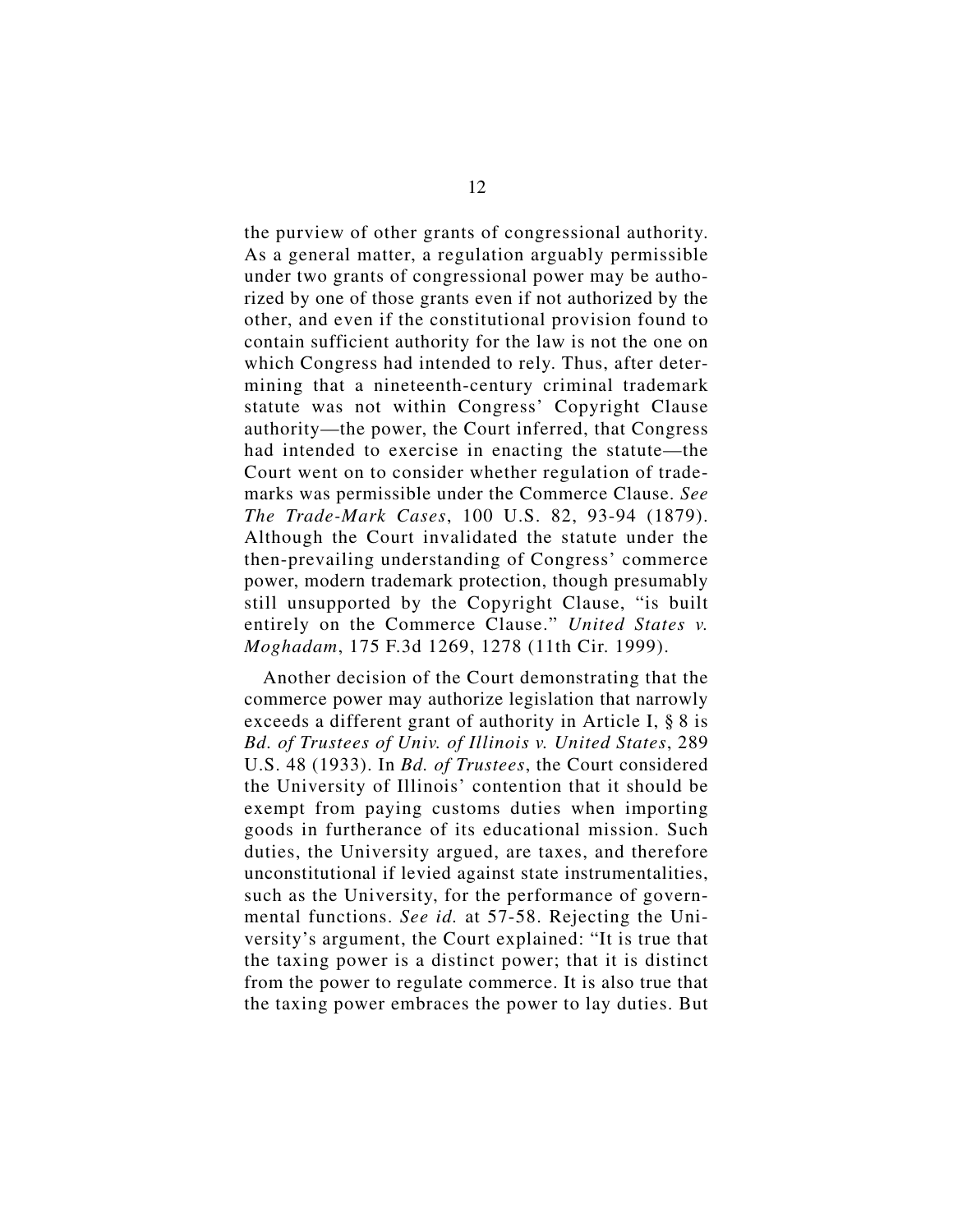because the taxing power is a distinct power and embraces the power to lay duties, it does not follow that duties may not be imposed in the exercise of the power to regulate [foreign] commerce." *Id.* at 58 (internal citations omitted).

The lower courts as well have recognized that in appropriate circumstances the Commerce Clause may authorize legislation where other Article I powers would not suffice. In *The Authors League of America, Inc. v. Oman*, 790 F.2d 220 (2d Cir. 1986), for example, the Second Circuit considered a constitutional challenge to the so-called "manufacturing clause," a now defunct provision that denied full copyright protection to Englishlanguage non-dramatic literary materials manufactured outside of the United States or Canada. *See id.* at 221; 17 U.S.C. § 601 (1985). Congress' objective in so limiting the scope of copyright protection, the court explained, was "to protect domestic labor and manufacturers in the printing and publishing industry. This legislation seeks to encourage the use of American printers . . . ." *Id.* Like petitioners in the instant case, plaintiffs in *Authors League* argued that the challenged provision was beyond Congress' Copyright Clause authority because the statute had only a tenuous connection to the promotion of progress in science. *See id.* at 224. Rejecting the challenge, the court explained: "What plaintiffs' argument fails to acknowledge . . . is that the copyright clause is not the only constitutional source of congressional power that could justify the manufacturing clause. In our view, denial of copyright protection to certain foreign-manufactured works is clearly justified as an exercise of the legislature's power to regulate commerce with foreign nations." *Id*; *see also Moghadam*, 175 F.3d at 1280 ("[I]n some circumstances the Commerce Clause may indeed be used to accomplish that which may not have been permissible under the Copyright Clause."); 3 Melville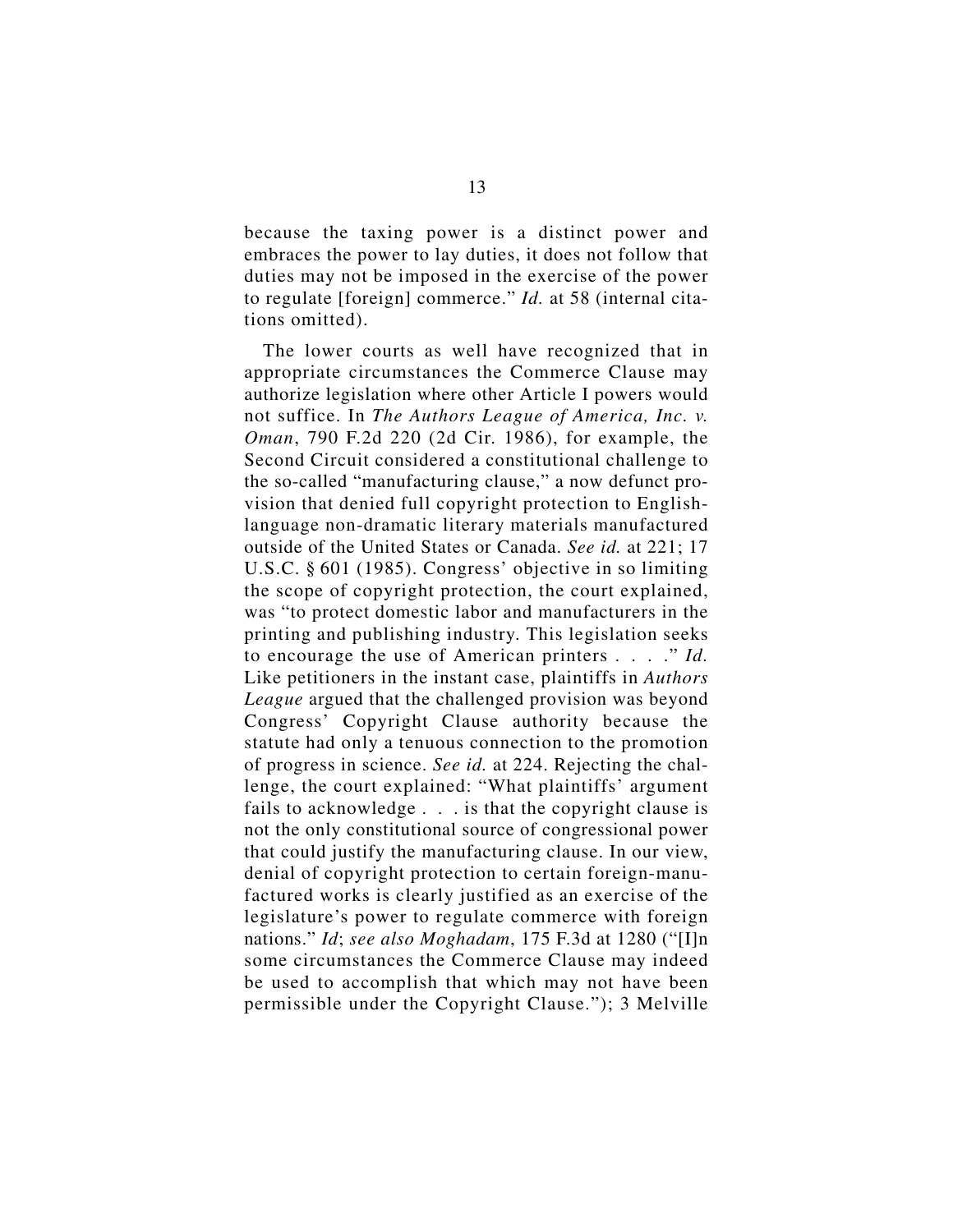B. Nimmer & David Nimmer, *Nimmer on Copyright* § 9A.07[B], at 9A-80-81 (arguing that legislation affecting copyrights may adequately be supported by Congress' power to implement treaties and to regulate commerce, even if not supported by the Copyright Clause). $<sup>11</sup>$ </sup>

The Court need not determine that the CTEA exceeds the Copyright Clause in order to find that the statute is authorized by the Foreign Commerce Clause, as the commerce power may overlap with other grants of authority. This is evident from *Heart of Atlanta Motel, Inc. v. United States*, 379 U.S. 241 (1964), in which the Court looked to the Commerce Clause to uphold the Civil Rights Act of 1964 against constitutional challenge. While the government had sought support for the statute under Section 5 of the Fourteenth Amendment as well, the Court declined to reach that issue, noting that since "Congress possessed ample power [under the Commerce Clause] we have . . . not considered the other grounds relied upon [by the government]." *Id.* at 250. The Court went on to observe that its reliance on the Commerce Clause to uphold the Civil Rights Act in no way undercut the possibility that the statute was also within Congress' Section 5 authority. *See id.* ("This is not to say that [Section 5] was not adequate . . . ."); *cf. id.* at 280 (Douglas, J., concurring) ("I would prefer to

<sup>11</sup> To the same effect is *United States v. Elcom Ltd.*, 203 F. Supp. 2d 1111 (N.D. Cal. 2002) (Whyte, J.), upholding the Digital Millennium Copyright Act ("DMCA"), Pub L. No. 105-304, which *inter alia* prohibits circumvention of digital anti-piracy controls and limits the copyright liability of Internet service providers who transmit copyrighted materials. The statute was enacted to implement the WIPO Copyright Treaty and the WIPO Performances and Phonograms Treaty. *See* S. Rep. 105-190 (1998), at 2. The defendant in *Elcom* moved to dismiss the indictment on the ground that the DMCA exceeds Congress' Copyright Clause authority. The court denied the motion, finding that Congress possessed sufficient authority to enact the law under the Commerce Clause. *See id*., slip op. at 26-32.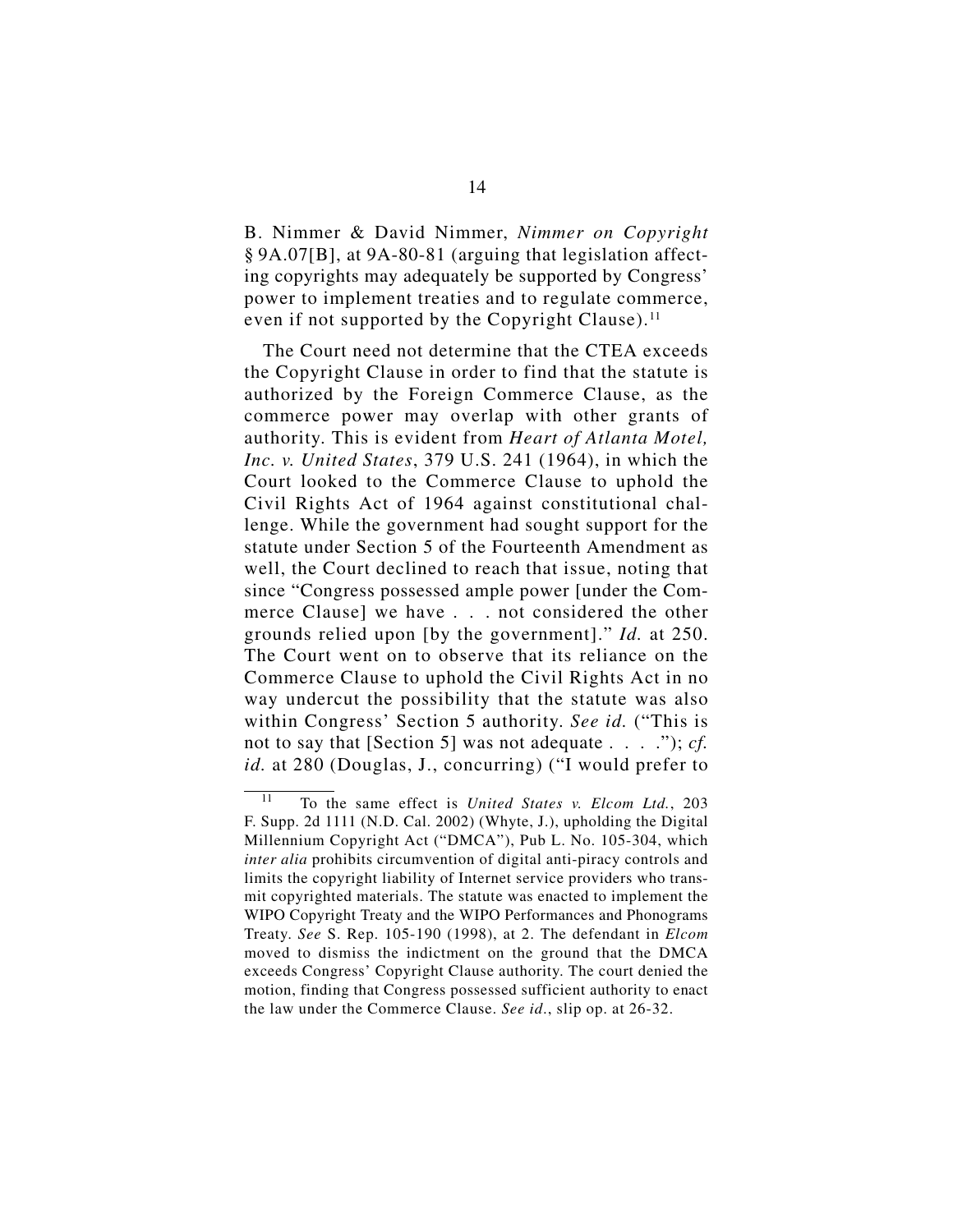rest on the assertion of legislative power contained in § 5 of the Fourteenth Amendment . . . ."); *see also Bd. of Trustees*, *supra*.

The Court employed a similar analysis almost twenty years later in *EEOC v. Wyoming*, 460 U.S. 226 (1983), which upheld an amendment to the Age Discrimination in Employment Act ("ADEA") extending the statute's protection to employees of state and local governments. After concluding that the challenged amendment "was a valid exercise of Congress's powers under the Commerce Clause," the Court observed that "[w]e need not decide whether it could also be upheld as an exercise of Congress's powers under § 5 of the Fourteenth Amendment." *Id.* at 243; *see also Kimel v. Florida Bd. of Regents*, 528 U.S. 62, 82-83 (2000) (concluding that the ADEA is not appropriate section 5 legislation).

## **D. When Exercising Its Power Over Foreign Affairs, Congress May Enact Legislation That Would Be Impermissible in a Purely Domestic Context**

The principle that the limitations on congressional power will vary according to which grant of power is exercised is particularly significant where, as here, Congress acts in the arena of international affairs, over which the political departments have plenary authority.<sup>12</sup>

<sup>12</sup> *See Crosby v. Nat'l Foreign Trade Council*, 530 U.S. 363, 386 (2000) ("[T]he nuances of the foreign policy of the United States are much more the province of the Executive Branch and Congress than of this Court.") (internal quotations omitted); *Regan v. Wald*, 468 U.S. 222, 242 (1984) ("Matters relating to the conduct of foreign relations are so exclusively entrusted to the political branches of government as to be largely immune from judicial inquiry or interference.") (internal quotation omitted); *Oetjen v. Central Leather Co.*, 246 U.S. 297, 302 (1918) ("The conduct of the foreign relations of our government is committed by the Constitution to the executive and legislative—'the political'—departments of the government, and the propriety of what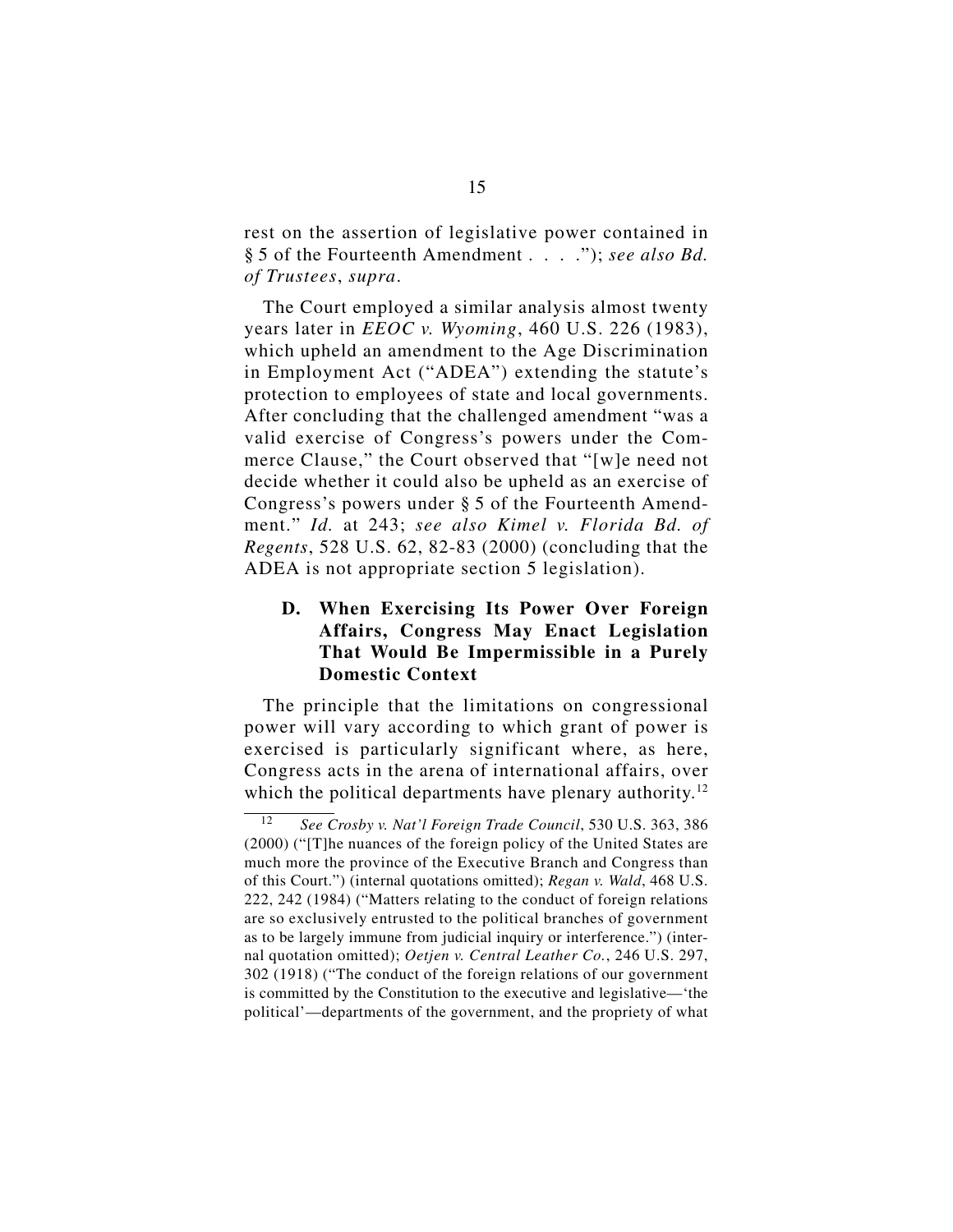As the Court has made clear, a congressional act not authorized by the Constitution may later become authorized if the subject matter acted upon takes on an international dimension. Thus, in *Missouri v. Holland*, 252 U.S. 416 (1920), the Court upheld the Migratory Bird Treaty Act of 1918, notwithstanding that purely domestic legislation similarly prohibiting the killing of migratory birds within the United States had previously been invalidated. "It is obvious," the Court explained, "that there may be matters of the sharpest exigency for the national well being that an act of Congress could not deal with but that a treaty followed by such an act could . . . . " *Id.* at 433. Accordingly, "[i]f the treaty is valid there can be no dispute about the validity of the statute under Article 1, Section 8, as a necessary and proper means to execute the powers of the Government." *Id.* at 432; *see also United States v. 12 200-Ft. Reels of Super 8mm. Film*, 413 U.S. 123, 125 (1973) ("Import restrictions and searches of persons or packages at the national borders rest on different considerations and different rules of constitutional law from domestic regulations. The Constitution gives Congress broad, comprehensive powers '(t)o regulate Commerce with foreign Nations.' ").

## **E. Upholding the CTEA Under the Foreign Commerce Clause Would Not Eradicate From the Constitution Any Limitation on Congressional Power**

In *Railway Labor Executives' Ass'n v. Gibbons*, 455 U.S. 457 (1982), the Court considered a statute giving employees of a recently insolvent railroad preferential

may be done in the exercise of this political power is not subject to judicial inquiry or decision."); *cf. Barclays Bank PLC v. Franchise Tax Bd. of Calif.*, 512 U.S. 298, 327-28 (1994) (Judiciary lacks authority to assess whether method of state taxation of multinational corporations presents undue threat of economic retaliation by foreign nations).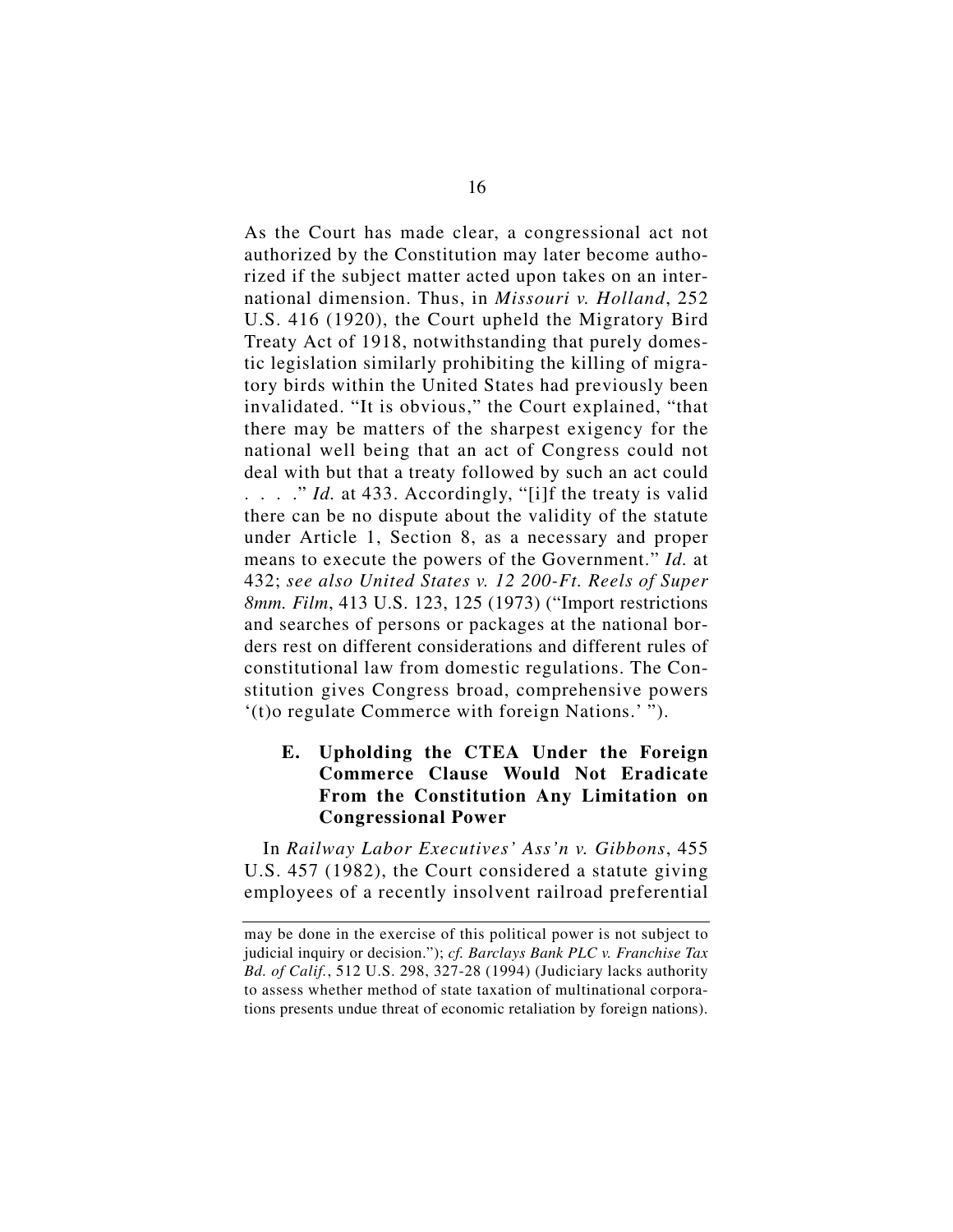treatment in the disbursement of assets from the bankruptcy estate. Because the challenged statute by its plain terms affected only a single regional railroad, the Court struck down the law as unsupported by Congress' power to enact "*uniform* Laws on the subject of Bankruptcies throughout the United States." U.S. Const., Art. I, § 8, cl. 4 (emphasis added). The Court observed that bankruptcy laws, such as the law challenged, could not be enacted under the independent authority of the Commerce Clause, which contains no uniformity requirement. "[I]f we were to hold that Congress had the power to enact nonuniform bankruptcy laws pursuant to the Commerce Clause," the Court explained, "we would eradicate from the Constitution a limitation on the power of Congress to enact bankruptcy laws." *Id.* at 468-69.

*Railway Labor Executives* stands for the proposition that a grant of congressional authority will not be interpreted in a manner that renders a constraint on the exercise of a separate grant of authority inoperative in any and all circumstances—*i.e.*, a manner that "eradicate[s] from the Constitution a limitation on [Congress'] power." Accordingly, the Interstate Commerce Clause will not authorize bankruptcy legislation because, if it would, the uniformity requirement of the Bankruptcy Clause would never again restrain a congressional act. Put differently, the Commerce Clause will not be construed so that the term "uniform" in the Bankruptcy Clause becomes, in the parlance of statutory interpretation, mere surplusage.

In contrast, where one grant of power would allow Congress to enact legislation in excess of another grant, but the limitations of the latter would still be effective in other circumstances, Congress may rely on the grant that contains sufficient authority. Thus, although trademark law gives "exclusive rights" to "writings" in a manner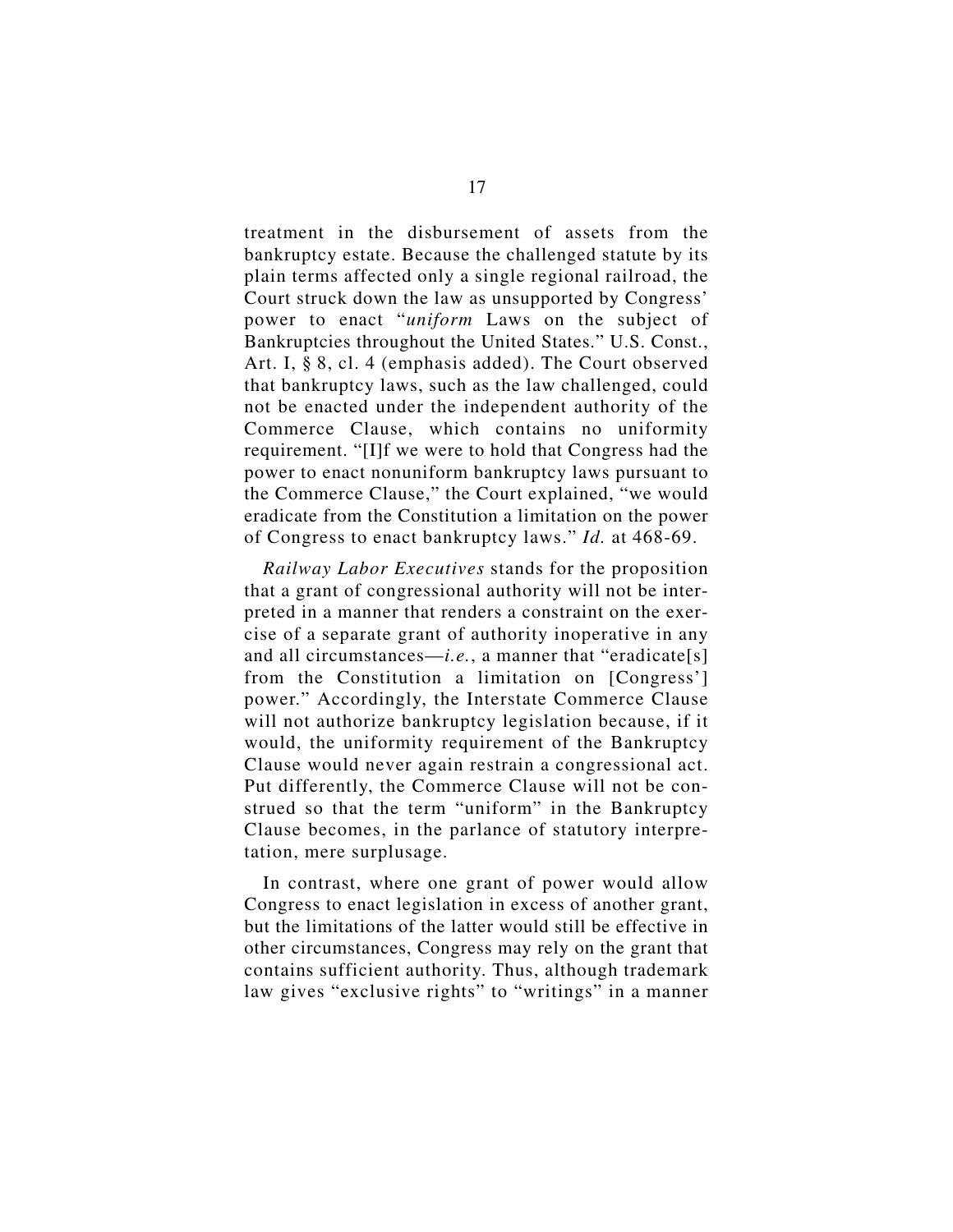that exceeds the authority granted by Article I, § 8, cl. 8, *see The Trade-Mark Cases*, *supra*, protection of trademarks is nonetheless permissible under the modern interpretation of the commerce power. Similarly, while anti-discrimination statutes may be authorized by either the Commerce Clause or Section 5 of the Fourteenth Amendment, "when properly exercising its power under § 5, Congress is not limited by the same Tenth Amendment constraints that circumscribe the exercise of its Commerce Clause powers." *EEOC v. Wyoming*, 460 U.S. at 243 n.18. Laws that concedely go beyond Congress' powers of taxation or regulation of interstate commerce may nevertheless be enacted when done in the context of foreign commerce or foreign relations. *See Bd. of Trustees*, *supra*; *Missouri v. Holland*, *supra*. In each of these examples, the fact that a congressional act exceeds the limitations of one grant of authority does not prevent the act from being authorized by a different grant.

So too with the CTEA. Even if it were true—and it is not—that the statute is unsupported by the Copyright Clause, the CTEA would nonetheless be a valid exercise of the foreign commerce power for, as the Court wrote of a different statute, "[t]he purpose to regulate foreign commerce permeates the entire congressional plan." *Bd. of Trustees*, 289 U.S. at 58; *cf. Verlinden B.V. v. Central Bank of Nigeria*, 461 U.S. 480, 496 (1983). As noted, if not for the CTEA Congress could not have carried out its legitimate objective of placing the American copyright industry on equal footing with its competition in foreign markets. The CTEA is distinguishable from most other legislation affecting copyrights in that here the statute's domestic impact is a necessary incident to its "main purpose" of regulating foreign commerce. 144 Cong. Rec. S.12377-01, S12377. Upholding the CTEA under the Foreign Commerce Clause in these circumstances could not "eradicate from the Constitution" any constraint on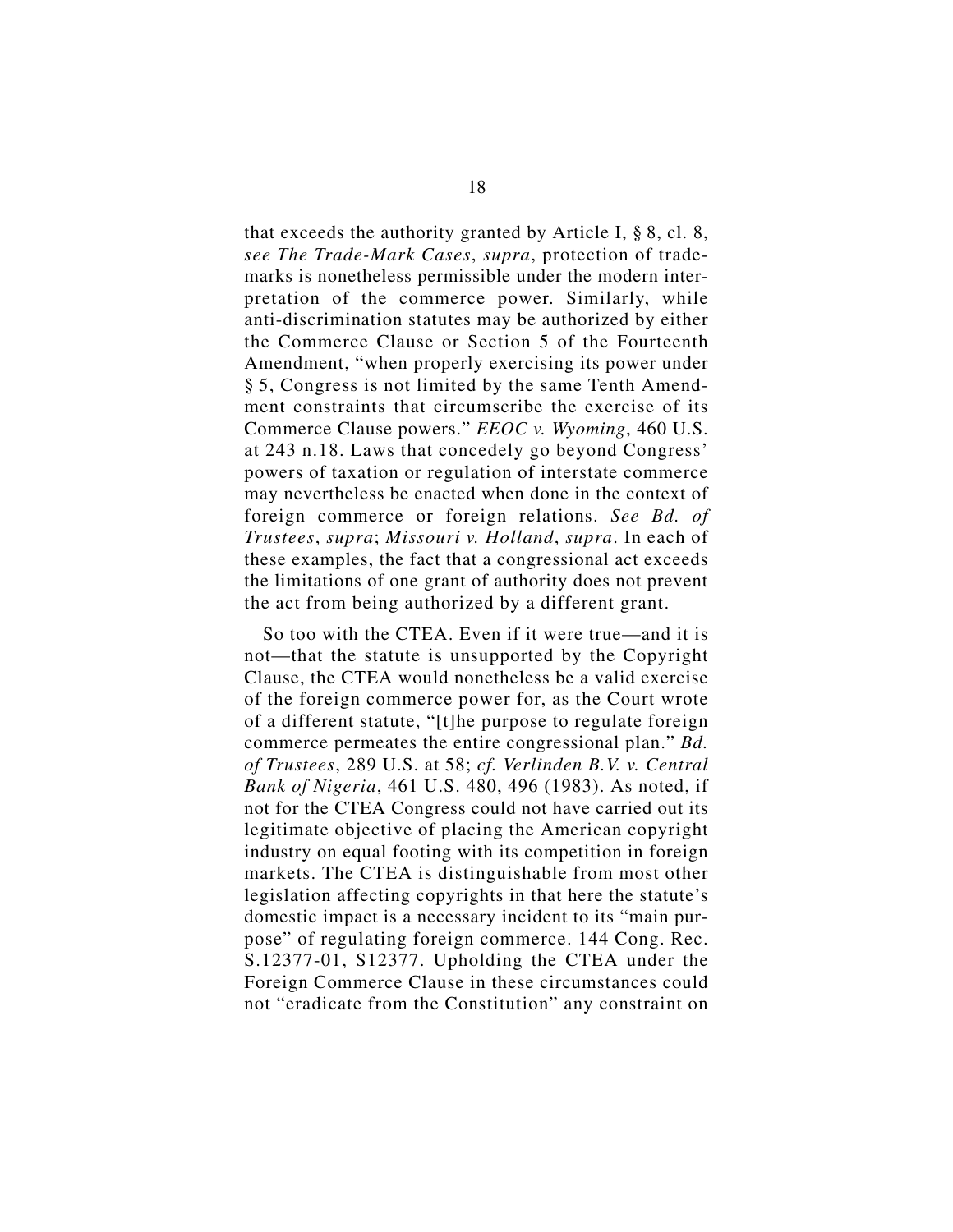the copyright power, as ordinary copyright legislation would remain subject to the limitations contained in the Copyright Clause.

Finally, neither *Railway Labor Executives* nor any decision of the Court suggests that the limitations contained in the Copyright Clause operate as an affirmative prohibition on Congress regardless of what grant of authority Congress exercises. The provisions of Article I, § 8 of the Constitution, including the Copyright Clause, are limited grants of power. Each one authorizes Congress to take certain legislative actions, subject to the limitations of the particular grant of authority at issue. It is in the following section, Article I, § 9, and in the Bill of Rights and certain other Amendments that the Constitution lays down overarching prohibitions which Congress may not transgress no matter what power it exercises. *Railway Labor Executives* does nothing to alter this plain aspect of constitutional structure, recognized and relied upon in the cases discussed *supra* in Parts I.C and I.D.

**II. THE COURT CAN AND SHOULD DECIDE WHETHER THE CTEA IS AUTHORIZED BY THE FOREIGN COMMERCE CLAUSE EVEN THOUGH THE QUESTION WAS NOT CON-SIDERED BY THE CIRCUIT COURT OR EXPRESSLY PRESENTED IN THE PETITION FOR CERTIORARI**

It is beyond dispute that the Court may, if it chooses, resolve the legal question whether Congress had sufficient authority under the Foreign Commerce Clause to enact the CTEA. As the Court has explained, "consideration of issues not present in the jurisdictional statement or petition for certiorari and not presented in the Court of Appeals is not beyond [the Court's] power, and in appropriate circumstances [the Court] ha[s] addressed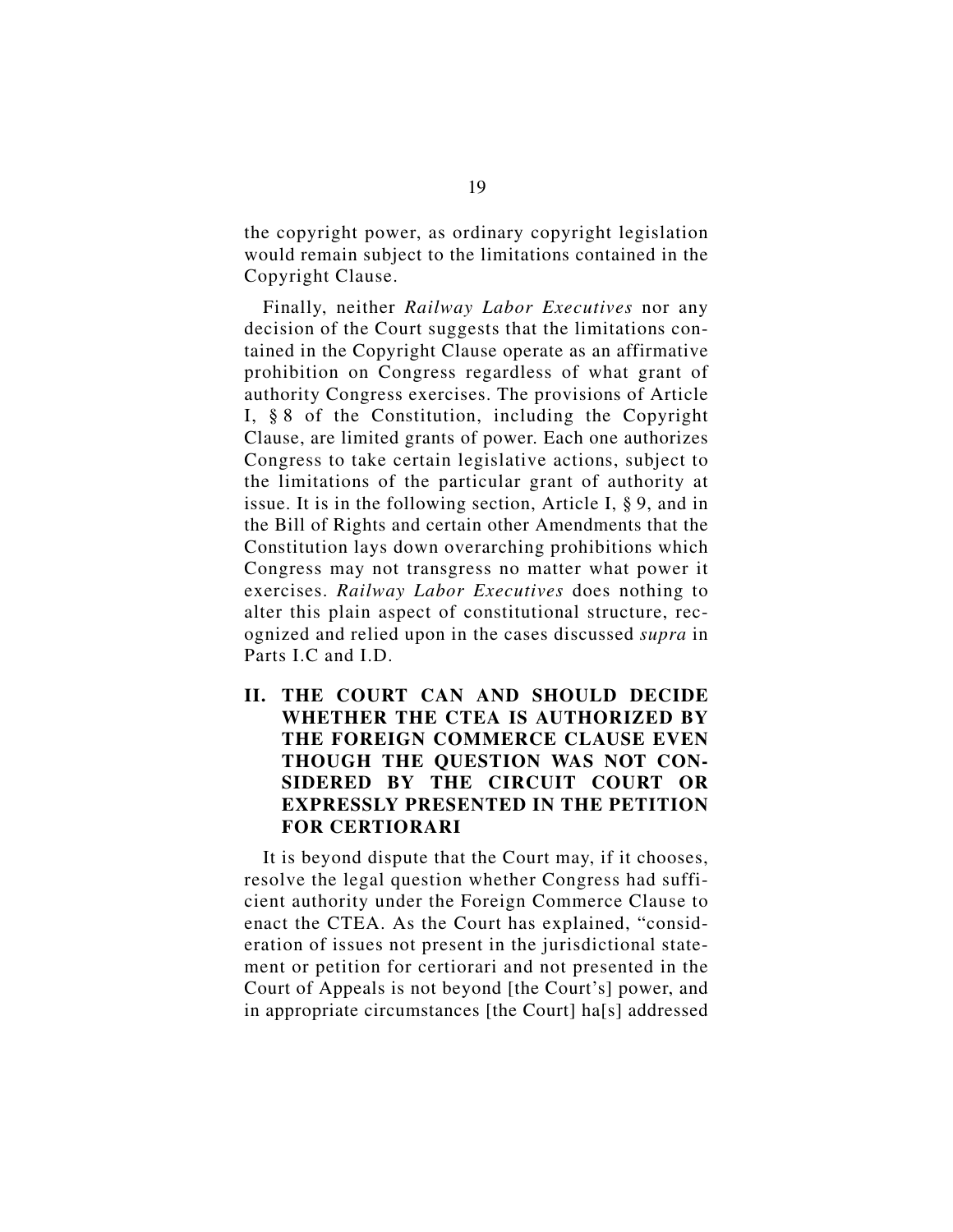them." *Vance v. Terrazas*, 444 U.S. 252, 258-59 n.5 (1980) (citing *Blonder-Tongue Laboratories, Inc. v. University of Illinois Foundation*, 402 U.S. 313, 320 n.6 (1971); *Erie R. Co. v. Tompkins*, 304 U.S. 64, 66, 68-69 (1938); *Vachon v. New Hampshire*, 414 U.S. 478 (1974); *Moragne v. States Marine Lines*, 398 U.S. 375 (1970); *Silber v. United States*, 370 U.S. 717 (1962)).

Accordingly, in *Vance* the Court considered an issue not raised in the Court of Appeals and not presented in the certiorari petition after finding "some merit" in the government's contention that the "issue is an essential, or at least an advisable, predicate to an intelligent resolution of the constitutionality of" the challenged provision. *Vance*, 444 U.S. at 258 n.5; *see also Arcadia v. Ohio Power Co*., 498 U.S. 73, 77 (1990) (resting decision on an issue not raised in the lower courts and not argued by the parties but "ultimately dispositive of the present dispute"); *Cuyler v. Sullivan*, 446 U.S. 335, 342 n.6 (1980) (deciding a state action question not presented to the Court of Appeals); *cf. McCleskey v. Zant*, 499 U.S. 467, 522-23 (1991) (Marshall, J., dissenting) (noting that the decision rested on the resolution of an issue not presented in the lower courts and evidently not anticipated by the parties).

Indeed, the Court has ample authority to decide even significant constitutional questions that have been raised only by *amicus curiae*. Thus, in *Teague v. Lane*, 489 U.S. 288, 300 (1989), the Court did not hesitate to adopt a new retroactivity standard, although "[t]he question of retroactivity . . . has been raised only in an *amicus* brief." Similarly, in *Mapp v. Ohio*, 367 U.S. 643 (1961), the Court for the first time applied the exclusionary rule to the States, a course of action proposed only by *amicus curiae*. *See id.* at 646 n.3; *cf. Kamen v. Kemper Financial Services, Inc.*, 500 U.S. 90, 99 (1991) ("When an issue or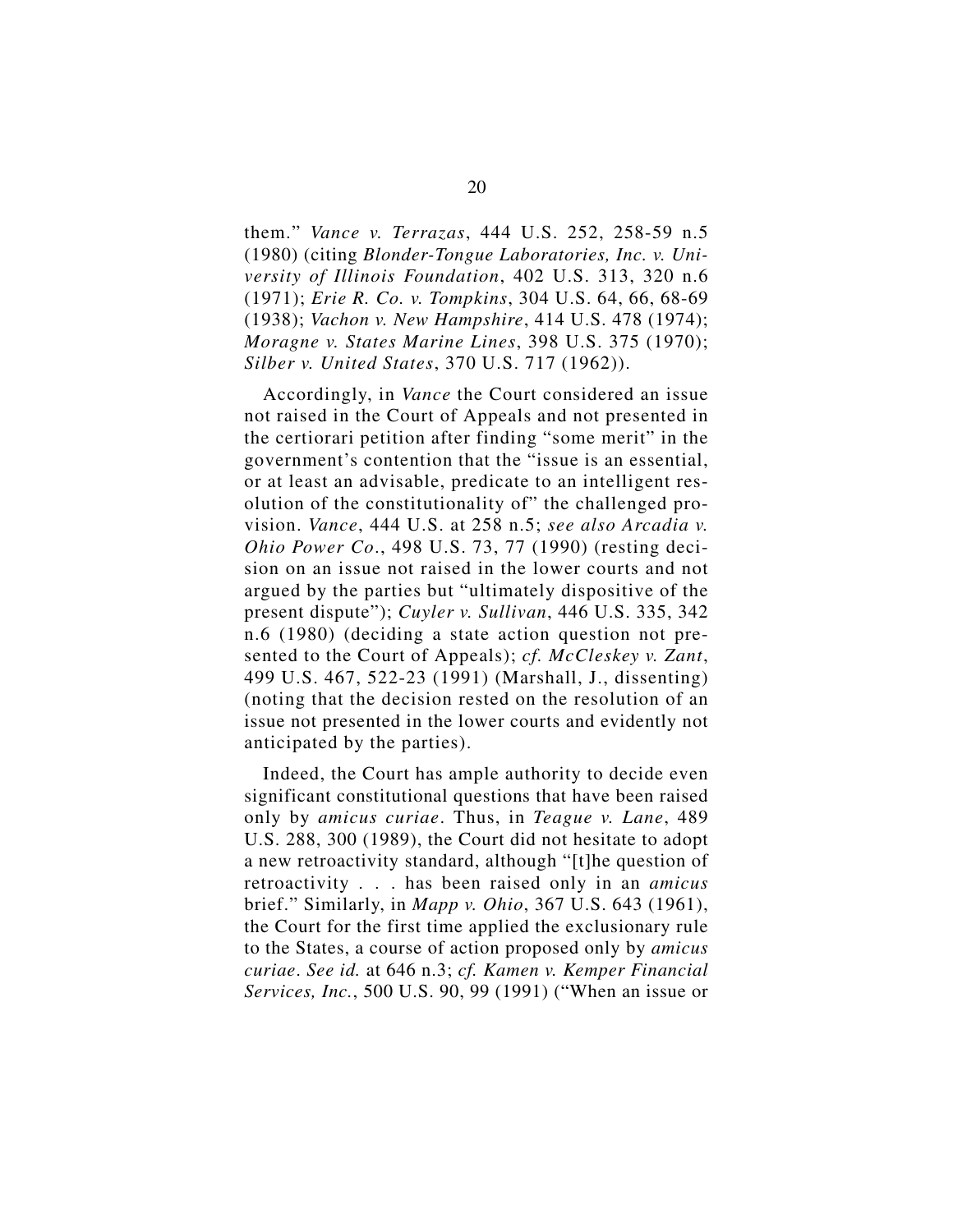claim is properly before the court, the court is not limited to the particular legal theories advanced by the parties, but rather retains the independent power to identify and apply the proper construction of governing law.").

In the instant case, consideration of the Foreign Commerce Clause is essential to intelligent resolution of the questions presented. Petitioners urge the Court to invalidate a federal statute, partly on the ground that Congress lacked sufficient authority to enact it. Cases concerning the limits of constitutional grants of authority call for more flexibility regarding arguments not raised below than do cases in which a statute is challenged solely on the ground that, for example, it violates a provision of the Bill of Rights. This flexibility is necessary because the refusal to consider other potentially relevant grants of power may well produce an intolerable result: the invalidation of a federal statute that Congress had sufficient authority to enact. *See United States v. Morrison*, 529 U.S. 598, 607 (2000) ("Due respect for the decisions of a coordinate branch of Government demands that we invalidate a congressional enactment only upon a plain showing that Congress has exceeded its constitutional bounds.").

Moreover, as discussed below, recognition of the CTEA's foreign commerce purpose will become critical in the event the Court agrees with petitioners that the statute should be subjected to intermediate First Amendment scrutiny. No accurate analysis of the substantiality and legitimacy of the government's interests in enacting the CTEA, nor of whether the statute's burden on speech is essential to the advancement of those interests, may be undertaken without taking account of the statute's primary purpose of affecting foreign trade in copyrighted materials.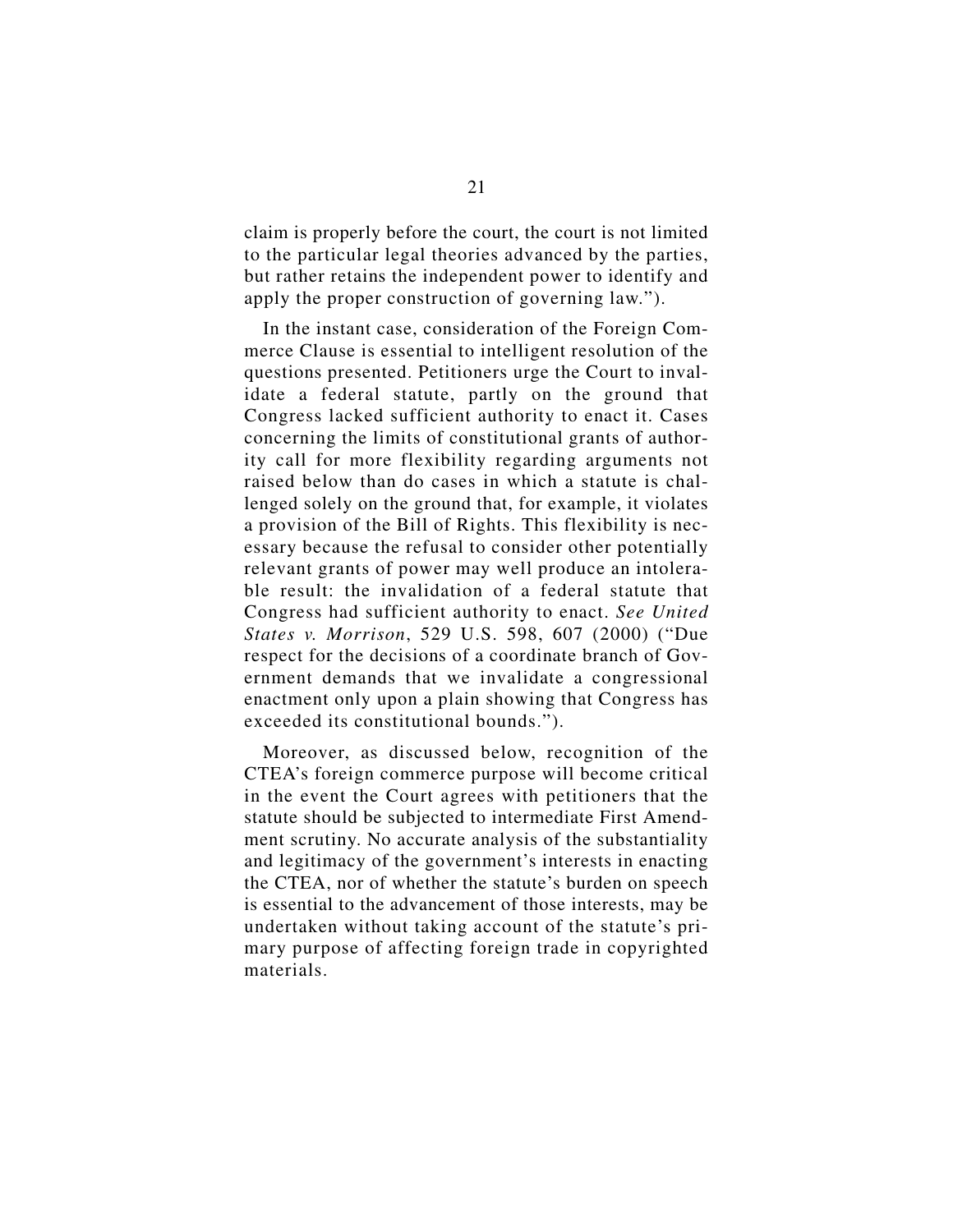For these reasons, the Court should not invalidate the CTEA under either rationale asserted by petitioners without first giving full consideration to the applicability of the Foreign Commerce Clause and to the statute's intended effect on foreign commerce. If the Court finds that these matters are not adequately presented to permit such consideration, then the appropriate course of action would be to call for supplemental briefing or to remand to the Court of Appeals for further proceedings.

## **III. THE CTEA IS CONSISTENT WITH THE FIRST AMENDMENT**

**A. The Court of Appeals Correctly Concluded That Heightened First Amendment Scrutiny Is Not Applicable to a Statute Establishing Copyright Protection, and That the CTEA Does Not Unconstitutionally Abridge Freedom of Expression**

Petitioners argue that the First Amendment imposes a discrete limit on the duration of copyright, and moreover, apparently a limit that is independent from the "limited times" requirement imposed by the Copyright Clause. Petitioners identify two injuries from term extension that allegedly implicate First Amendment rights and, petitioners argue, are not ameliorated by "the First Amendment protections already embodied in the Copyright Act's distinction between copyrightable expression and uncopyrightable facts and ideas, and the latitude for scholarship and comment traditionally afforded by [the] fair use [doctrine]." *Harper & Row Publishers, Inc. v. Nation Enterprises*, 471 U.S. 539, 560 (1985). First, petitioners contend that "[t]he constitutional interest in the public domain is an interest in guaranteeing access not just to the author's ideas"—which may be exploited irrespective of copyright—"but also his expression."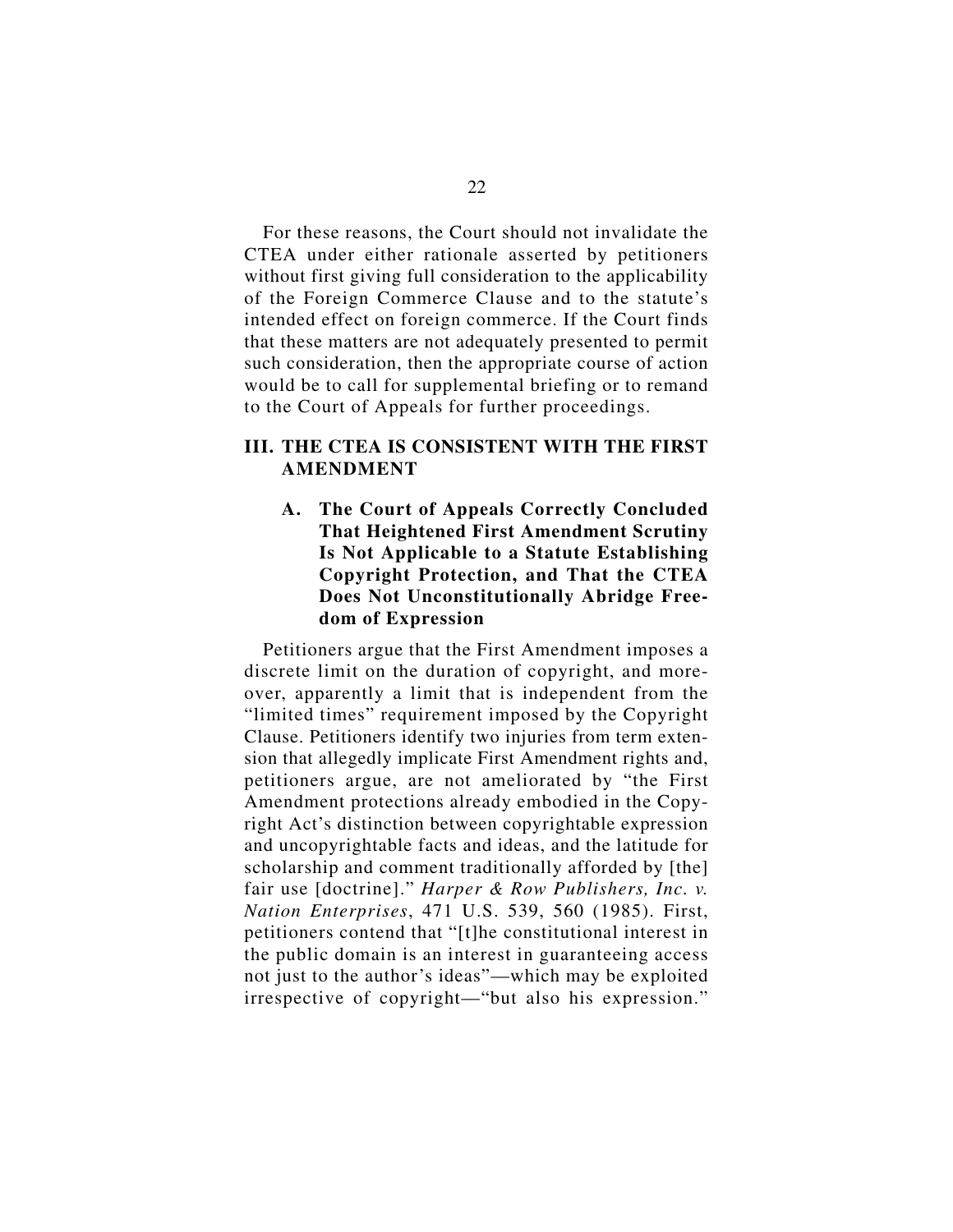Second, petitioners contend that the fair use doctrine inadequately protects would-be *commercial* exploiters of copyrighted expressions, while apparently conceding that fair use does vindicate the First Amendment interests of *noncommercial* actors. Pet. Op. Br. at 36.

The interests identified by petitioners are of no, or at best minor, First Amendment significance. For purposes of the First Amendment, what is critical is that "debate on public issues should be uninhibited, robust, and wideopen." *New York Times v. Sullivan*, 376 U.S. 254, 270 (1964). Except for purposes of criticism or parody—for which the fair use doctrine shields the speaker from copyright liability—little is added to public debate and the process of collective self-governance when *A* gains a right to  $B$ 's unique expressions,<sup>13</sup> particularly, as will generally be the case, when the expressions at issue have already been made available to the public. Similarly, *A*'s interest in deriving commercial profits from *B*'s creation is not one that raises concerns of governmental suppression of ideas or of free and open debate. Indeed, whose coffers are filled by commercial transactions involving speech is hardly a First Amendment issue at all. It is not, that is, a question of whether ideas and viewpoints will be available for public consideration; it is simply a question of who will be enriched when an author's creations generate commercial revenues.

The important fact for First Amendment purposes is that the exchange of ideas shall remain untrammelled by government action. It is significant, then, that the term extension effected by the CTEA will not prevent any idea from competing against others in the marketplace.

In those rare cases where an idea is inseparable from its form of expression, the so-called "merger doctrine" precludes copyright liability for exploitation of the relevant expressions. *See, e.g.*, *Yankee Candle Co. v. Bridgewater Candle Co.*, 259 F.3d 25, 35-36 (1st Cir. 2001).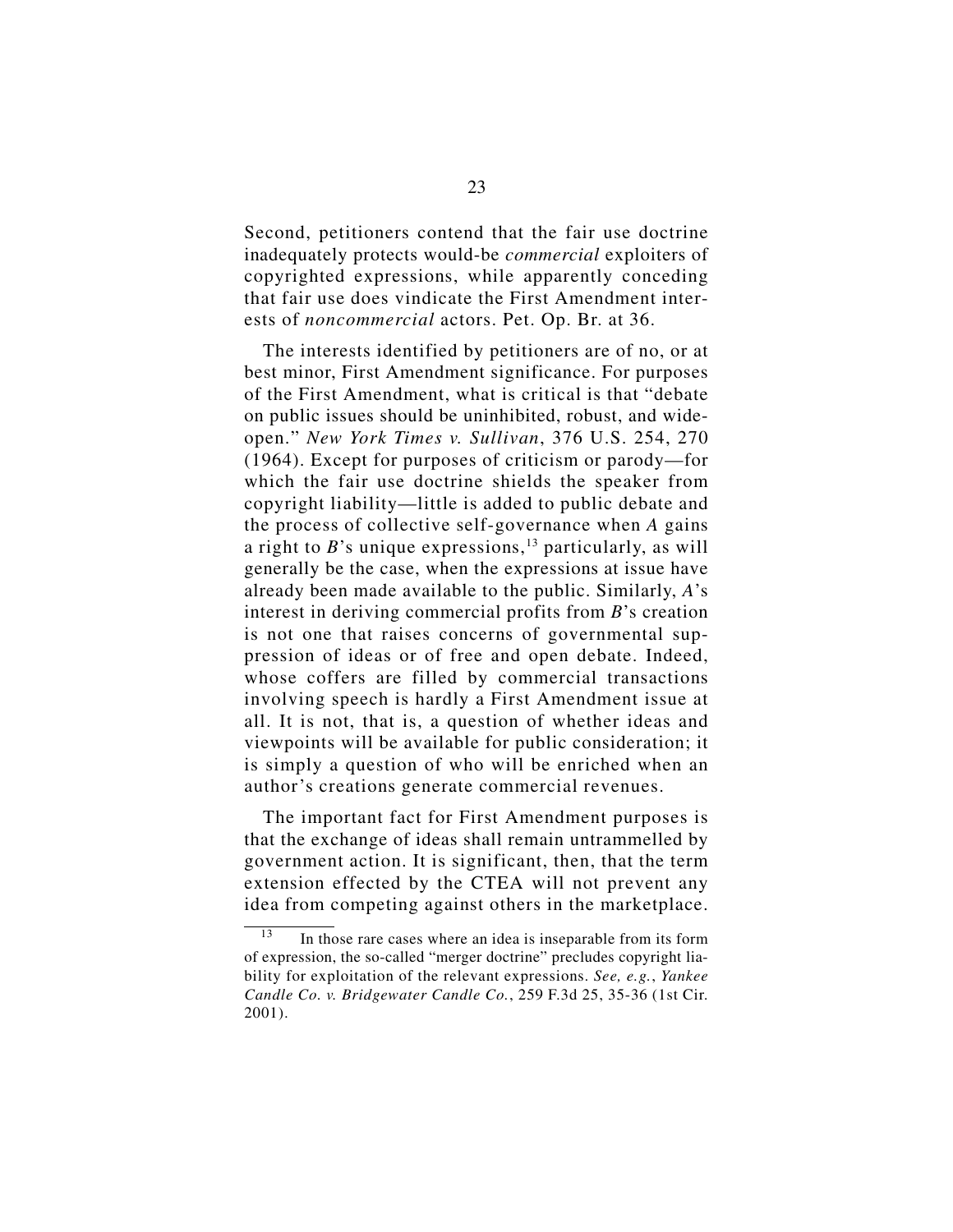Indeed, the CTEA will not even prevent any *expression* from being distributed to the public—at least no expression that the author has seen fit to publish. Congress ensured as much by including in the CTEA a provision stating that during the last twenty years of the copyright of a published work—*i.e.*, during the period added by the CTEA—a library or archive "may reproduce, distribute, display, or perform in facsimile or digital form a copy or phonorecord of such work, or portions thereof, for purposes of preservation, scholarship, or research," provided that the work is not "subject to normal commercial exploitation" or cannot "be obtained at a reasonable price." 17 U.S.C. § 108(h).

In sum, no separate and free-standing constraint on copyright duration is imposed by the First Amendment. This is not to say, of course, that copyright law never implicates First Amendment concerns, but only that the First Amendment issues that do arise have little to do with copyright duration. Indeed, the most pressing First Amendment question posed by copyright law is precisely the one resolved by the Court in *Harper & Row*: whether political speech concerning recent events not already available in the marketplace of ideas—speech undoubtedly residing at the core of the First Amendment—may be suppressed by an assertion of copyright. If, as *Harper & Row* soundly concluded, the idea/expression dichotomy, the prohibition against copyrighting facts, and the fair use doctrine are sufficient to vindicate First Amendment interests even as to core political speech subject to copyright restrictions, then it is unclear how a First Amendment violation could occur merely because the copyright in question lasts seventy years instead of fifty years from the author's death.

Significantly, none of the First Amendment protections in copyright law on which *Harper & Row* relied is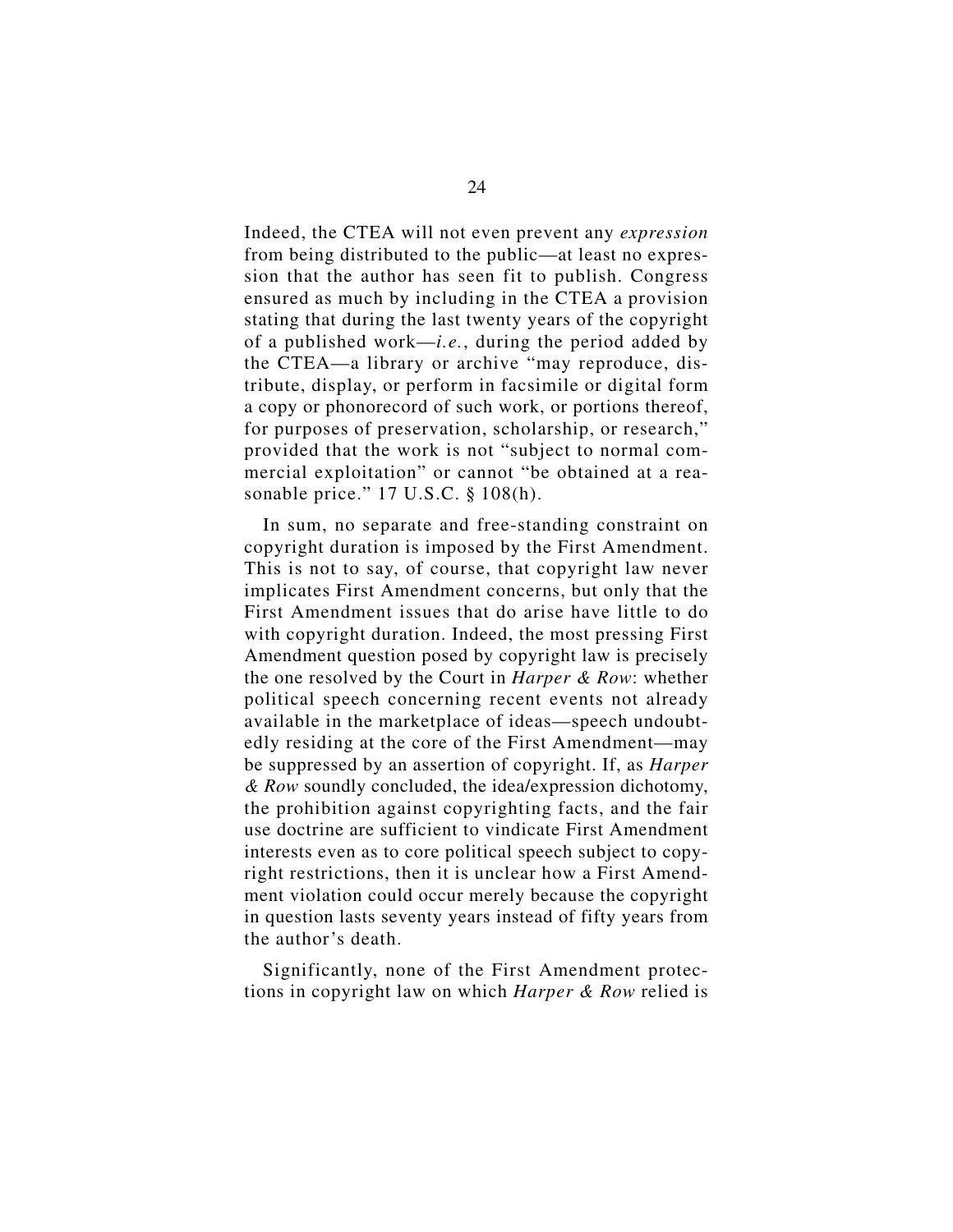affected by the CTEA. Just as before, "no author may copyright facts or ideas." *Harper & Row*, 471 U.S. at 547; *see also* 17 U.S.C. § 102(b). Accordingly, the public traffic in ideas remains uninhibited by copyright law, and likewise "[t]he public interest in the free flow of information is [still] assured by the law's refusal to recognize a valid copyright in facts." *Harper & Row*, 471 U.S. at 558 (quoting *Iowa State University Research Foundation, Inc. v. American Broadcasting Cos.*, 621 F.2d 57, 61 (2d Cir. 1980)). Also unchanged by the CTEA is the preexisting fair use doctrine, which "permits [and requires] courts to avoid rigid application of the copyright statute when, on occasion, it would stifle the very creativity which that law is designed to foster." *Campbell v. Acuff-Rose Music, Inc.*, 510 U.S. 569, 577 (1994) (alteration in original) (quoting *Stewart v. Abend*, 495 U.S. 207, 236 (1990)); *see also* 17 U.S.C. § 107. So after the CTEA, just as before it, "copyright is limited to those aspects of [a] work . . . that display the stamp of the author's originality," *Harper & Row*, 471 U.S. at 547, and copyright will be disregarded in any particular case if doing so would "serv[e] the copyright objective of stimulating productive thought and public instruction without excessively diminishing the incentives for creativity." Pierre N. Leval, *Toward a Fair Use Standard*, 103 Harv. L. Rev. 1105, 1110 (1990).

Accordingly, heightened First Amendment scrutiny is not appropriate to test the constitutionality of the CTEA.

#### **B. The CTEA Satisfies the** *O'Brien* **Test**

In any event, the CTEA is constitutional under the standard of intermediate scrutiny set forth in *United States v. O'Brien*, 391 U.S. 367 (1968), which petitioners urge the Court to apply. As the Court recently explained: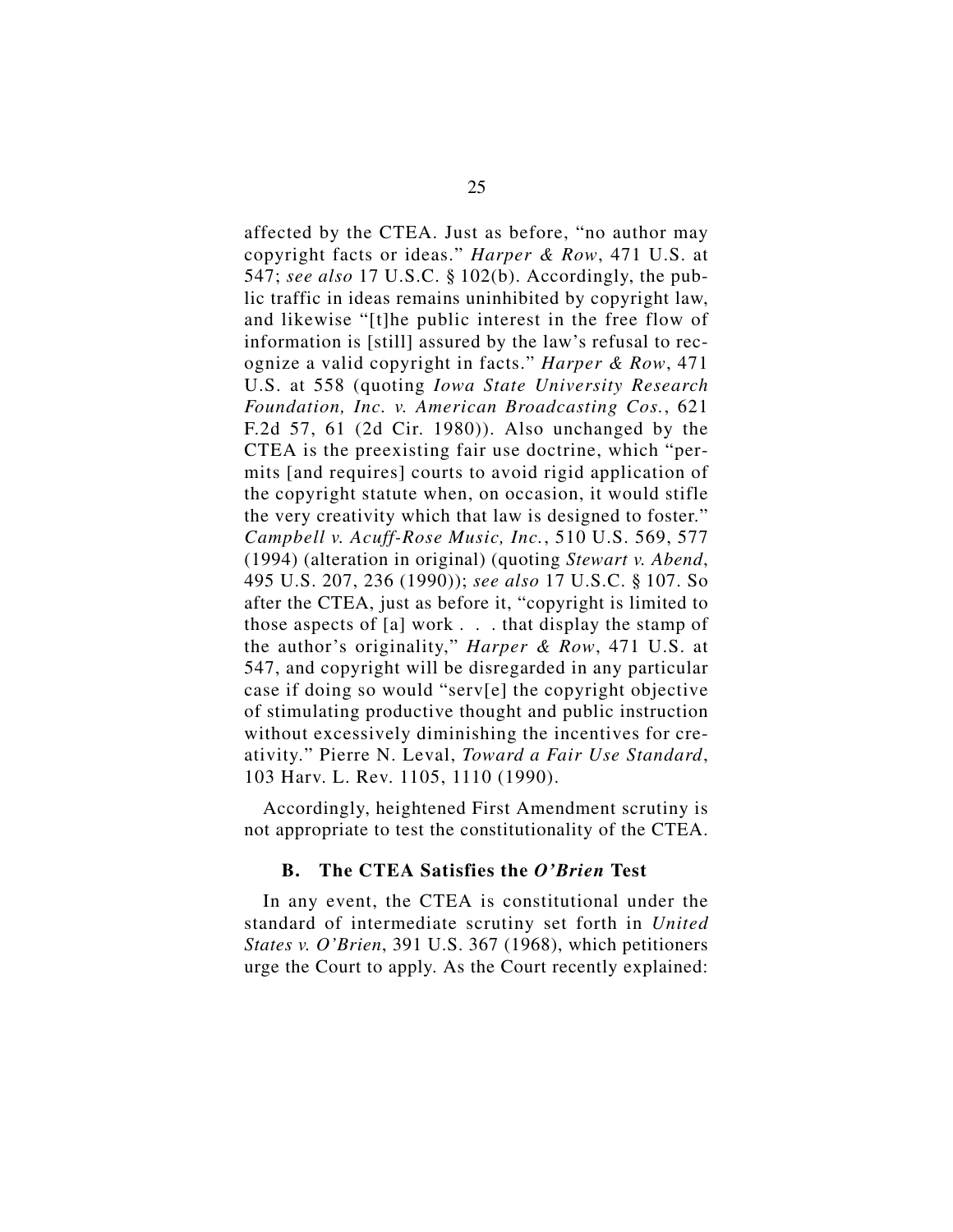Under *O'Brien,* a content-neutral regulation will be sustained if "it furthers an important or substantial governmental interest; if the governmental interest is unrelated to the suppression of free expression; and if the incidental restriction on alleged First Amendment freedoms is no greater than is essential to the furtherance of that interest."

To satisfy this standard, a regulation need not be the least speech-restrictive means of advancing the Government's interests. "Rather, the requirement of narrow tailoring is satisfied so long as the regulation promotes a substantial government interest that would be achieved less effectively absent the regulation."

*Turner Broadcasting System, Inc. v. FCC* ("*Turner I*"), 512 U.S. 622, 662 (1994) (internal citation omitted) (quoting *O'Brien*, 391 U.S. at 377, and *Ward v. Rock Against Racism*, 491 U.S. 781, 799 (1989)).

### **1. The CTEA Serves Substantial Governmental Interests**

As with their argument relating to the copyright power, petitioners' First Amendment challenge to the CTEA consistently presumes that the statute could be enacted pursuant only to Congress' Copyright Clause authority. Petitioners accordingly recognize only one legitimate and substantial governmental interest potentially advanced by the law: "providing incentives to authors to create original works." Pet. Op. Br. at 40. In fact, however, the primary purpose of the CTEA, as discussed above, is to preserve a favorable balance of trade in copyrighted materials between the United States and foreign nations. Needless to say, the government has a substantial interest in protecting United States industries vital to the nation's economic health when foreign legislation would otherwise create an uneven playing field.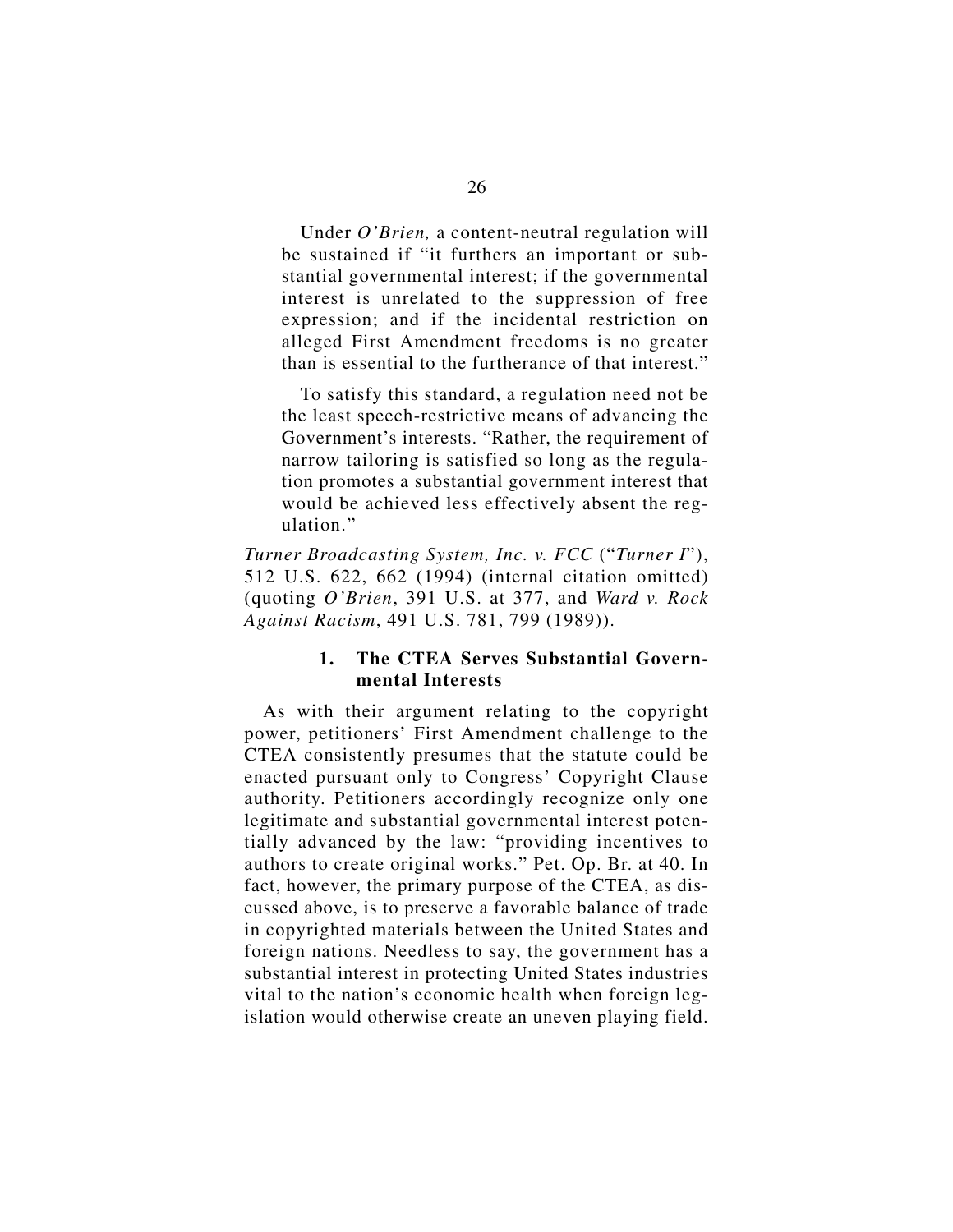This interest is separate from, and additional to, the substantial interest of harmonizing American copyright law with the laws of its important trading partners to the extent practicable. As explained by the Register of Copyright during legislative hearings on the CTEA, "[t]he Copyright Office believes harmonization of the world's copyright laws is imperative if there is to be an orderly exploitation of copyrighted works. . . . It does appear that at some point in the future the standard will be for life plus 70. The question is at what point does the United States move to this term?" *The Copyright Term Extension Act of 1995*: *Hearing Before the Senate Committee on the Judiciary*, S. Hrg. 104-817, 104th Cong. 1st Sess. (Sept. 20, 1995) (Statement of Marybeth Peters, Register of Copyright and Associate Librarian of Congress for Copyright Services).

Moreover, as the government persuasively argues, the CTEA's twenty-year term extension advances substantial domestic interests as well. Congress identified two means by which copyright extensions would ultimately result in a richer and more vibrant public domain, and therefore advance the interests protected by the Copyright Clause. *First*, Congress was concerned with the potential disappearance of older creative works stored on analog media subject to deterioration, such as film and audio tape. Converting these works into a digital format would allow them to survive, in principle, in perpetuity, and would therefore make available to future generations a large catalog of creative materials that will otherwise be lost. "However," Congress determined, "to transfer such works into a digital format costs a great deal of money—money which must come either from public or private sources." S. Rep. No. 104-315, at 13. The CTEA addresses this financing problem by granting copyrightowners an additional twenty years of revenues to defray the costs of digitization, thereby increasing the likeli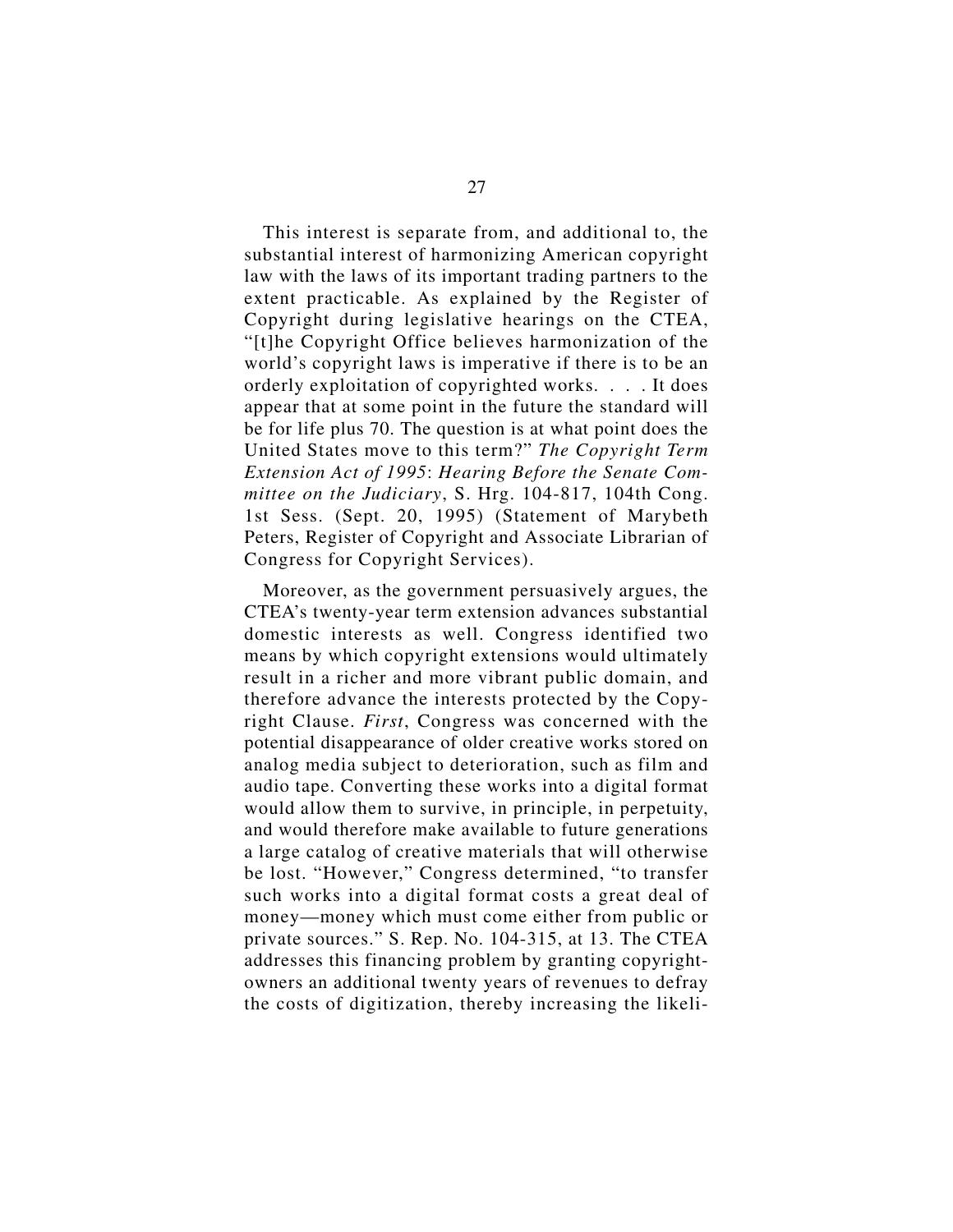hood that digitization will occur. As the Senate Report on the CTEA explained:

Many of the works we wish to preserve, including the motion pictures and musical works from the 1920's and 1930's that form such an extraordinary part of our Nation's cultural heritage, will soon fall into the public domain. Once in the public domain, the exclusive right to reproduce these works will no longer be protected. Because digital formatting enables the creation of perfect reproductions at little or no cost, there is a tremendous disincentive to investing the huge sums of money necessary to transfer these works to a digital format, absent some assurance of an adequate return on that investment. By extending the current copyright term for works that have not yet fallen into the public domain, including the term for works-made-for-hire (e.g., motion pictures), the bill will create such an assurance by providing copyright owners at least 20 years to recoup their investment. More important, the American public will benefit from having these cultural treasures available in an easily reproducible and indelible format.

#### S. Rep. No. 104-315, at 13.

*Second*, Congress considered how best to allocate new and greater-than-expected opportunities for commercial exploitation of creative works, and reasonably concluded that providing these unforseen revenues to authors and creators would be most likely to stimulate production of additional works. When considering the CTEA, Congress was informed by the Register of Copyright that "[t]echnological developments clearly have extended the commercial life of copyrighted works." *The Copyright Term Extension Act of 1995*: *Hearing Before the Senate Committee on the Judiciary*, S. Hrg. 104-817, 104th Cong.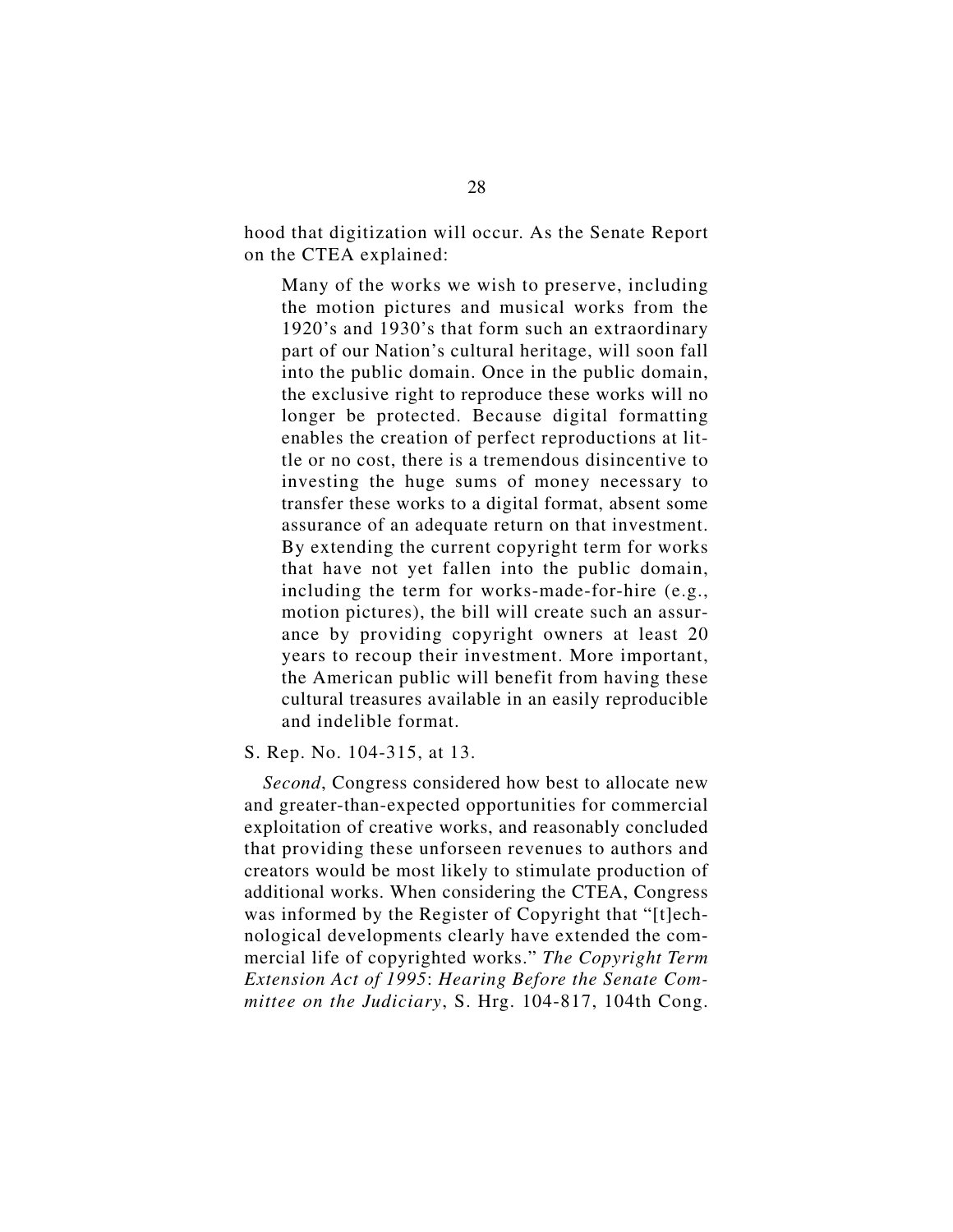1st Sess. (Sept. 20, 1995) (Statement of Marybeth Peters, Register of Copyright and Associate Librarian of Congress for Copyright Services). Based on this and other testimony, Congress concluded that "[s]ince 1976, the likelihood that a work will remain highly profitable beyond the current term of copyright protection has increased significantly as the rate of technological advancement in communications and electronic media has continued to accelerate, particularly with the advent of digital media and the explosive growth of the National Information Infrastructure (NII) and the Global Information Infrastructure (GII)." S. Rep. No. 104-315, at 12. "The question," observed the Register of Copyright, "is who should benefit from these increased commercial uses?" Statement of Marybeth Peters, *supra*.

The CTEA implements Congress' judgment that these unforseen revenues should go to authors, creators, and other copyright-owners, since giving additional income to those persons is most likely to promote the "progress of science" contemplated by the Copyright Clause.14 As Congress explained, "extended protection for existing works will provide added income with which to subsidize the creation of new works. This is particularly

<sup>&</sup>lt;sup>14</sup> The Court has been equivocal as to whether it is copyrights that advance "science" and patents that advance "the useful arts," or the reverse. *Compare Graham v. John Deere Co.*, 383 U.S. 1, 5 (1966) (federal *patent* power "limited to the promotion of advances in the '*useful arts*,' " (emphasis added), with *Quality King Distribs., Inc. v. L'Anza Research Int'l, Inc.*, 523 U.S. 135, 151 (1998) (the "principal purpose [of the *Copyright Act*] was to promote the progress of the '*useful Arts*' "). This brief associates copyrights with progress in "science," as suggested by the symmetry of the Copyright Clause— "science and useful arts . . . authors and inventors . . . writings and discoveries"—and consistent with the archaic usage of "science" to denote general learning. *See generally* 1 Melville B. Nimmer & David Nimmer, *Nimmer on Copyright* (2002) § 1.03, at 1-66.17 n.1; Pet. Op. Br. at 15 n.4.